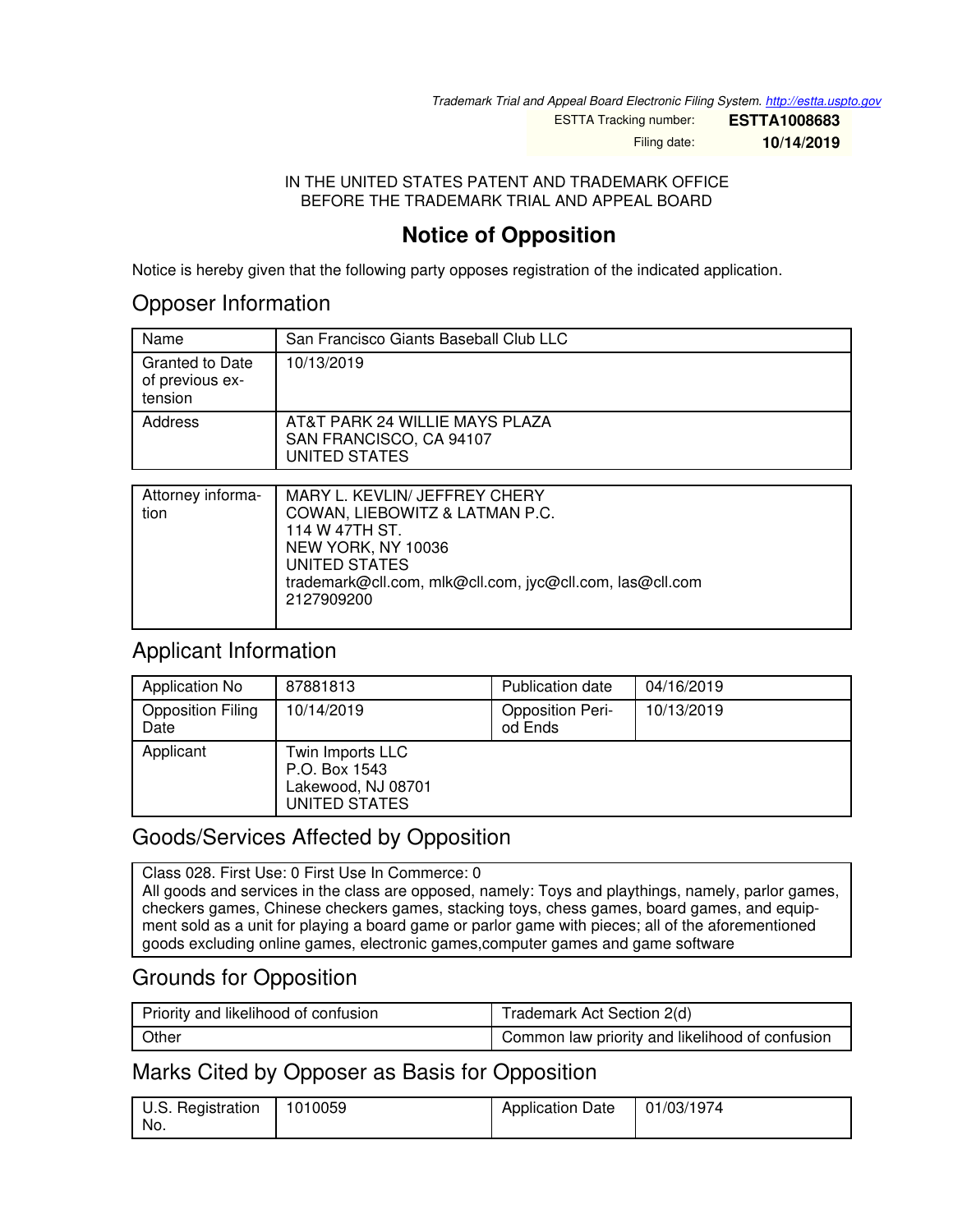| <b>Registration Date</b> | 05/06/1975                                                                                                                                                                                                                          | <b>Foreign Priority</b><br>Date | <b>NONE</b> |
|--------------------------|-------------------------------------------------------------------------------------------------------------------------------------------------------------------------------------------------------------------------------------|---------------------------------|-------------|
| <b>Word Mark</b>         | <b>GIANTS</b>                                                                                                                                                                                                                       |                                 |             |
| Design Mark              |                                                                                                                                                                                                                                     |                                 |             |
| Description of<br>Mark   | <b>NONE</b>                                                                                                                                                                                                                         |                                 |             |
| Goods/Services           | Class 041. First use: First Use: 1957/00/00 First Use In Commerce: 1957/00/00<br>ENTERTAINMENT SERVICES IN THE NATURE OFBASEBALL GAMES AND<br>EXHIBITIONS RENDEREDLIVE AND THROUGH THE MEDIA OF RADIO AN-<br>DTELEVISION BROADCASTS |                                 |             |

| U.S. Registration<br>No. | 1314552                         | <b>Application Date</b>         | 10/12/1983                                                                                                                                                     |
|--------------------------|---------------------------------|---------------------------------|----------------------------------------------------------------------------------------------------------------------------------------------------------------|
| <b>Registration Date</b> | 01/15/1985                      | <b>Foreign Priority</b><br>Date | <b>NONE</b>                                                                                                                                                    |
| <b>Word Mark</b>         | <b>GIANTS</b>                   |                                 |                                                                                                                                                                |
| Design Mark              |                                 |                                 |                                                                                                                                                                |
| Description of<br>Mark   | <b>NONE</b>                     |                                 |                                                                                                                                                                |
| Goods/Services           | Posters [ and Cloth Calendars ] |                                 | Class 016. First use: First Use: 1983/03/00 First Use In Commerce: 1983/03/00<br>Class 020. First use: First Use: 1983/05/00 First Use In Commerce: 1983/05/00 |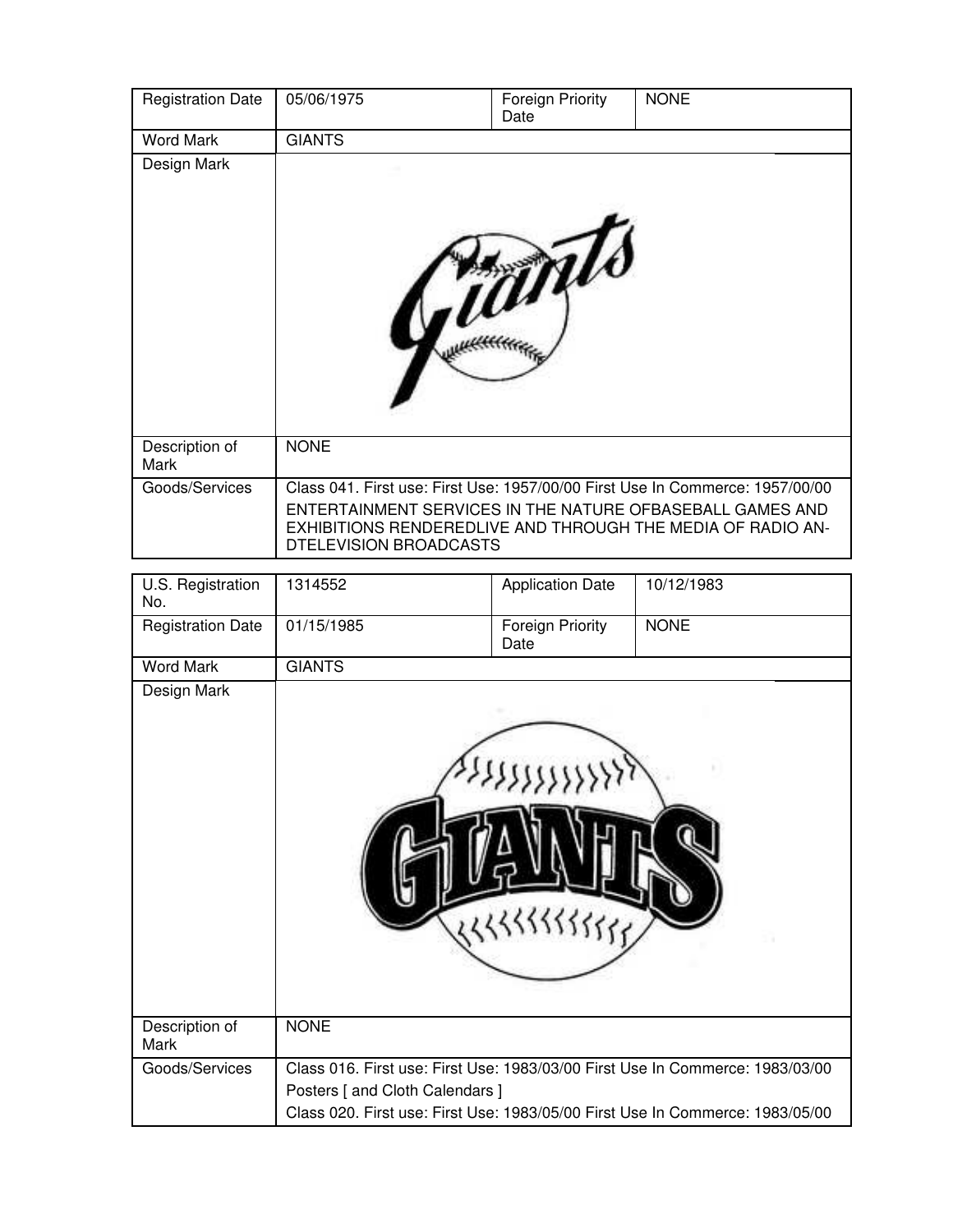| <b>Seat Cushions</b>                                                          |
|-------------------------------------------------------------------------------|
| Class 024. First use: First Use: 1983/03/00 First Use In Commerce: 1983/03/00 |
| <b>Cloth Pennants and Towels</b>                                              |
| Class 034. First use: First Use: 1983/03/00 First Use In Commerce: 1983/03/00 |
| Cigarette Lighters                                                            |

| U.S. Registration<br>No. | 1340707                                                                                                                                                                | <b>Application Date</b>  | 08/29/1983                                                                                                                                                                                                                                                                                                                       |
|--------------------------|------------------------------------------------------------------------------------------------------------------------------------------------------------------------|--------------------------|----------------------------------------------------------------------------------------------------------------------------------------------------------------------------------------------------------------------------------------------------------------------------------------------------------------------------------|
| <b>Registration Date</b> | 06/11/1985                                                                                                                                                             | Foreign Priority<br>Date | <b>NONE</b>                                                                                                                                                                                                                                                                                                                      |
| <b>Word Mark</b>         | <b>GIANTS</b>                                                                                                                                                          |                          |                                                                                                                                                                                                                                                                                                                                  |
| Design Mark              |                                                                                                                                                                        |                          |                                                                                                                                                                                                                                                                                                                                  |
| Description of<br>Mark   | <b>NONE</b>                                                                                                                                                            |                          |                                                                                                                                                                                                                                                                                                                                  |
| Goods/Services           | [ Wallets ]<br>Drinking Cups Made of Plastic and Wastebaskets, for Domestic Use<br>T-Shirts, Sweatshirts, and Athletic Shorts<br><b>Baseball Bats and Toy Vehicles</b> |                          | Class 018. First use: First Use: 1983/04/14 First Use In Commerce: 1983/04/14<br>Class 021, First use: First Use: 1983/02/10 First Use In Commerce: 1983/02/10<br>Class 025. First use: First Use: 1982/12/28 First Use In Commerce: 1983/12/28<br>Class 028. First use: First Use: 1983/02/10 First Use In Commerce: 1983/02/10 |

| U.S. Registration<br>No.      | 1522132                                                                                                                                      | <b>Application Date</b>         | 07/20/1987  |  |
|-------------------------------|----------------------------------------------------------------------------------------------------------------------------------------------|---------------------------------|-------------|--|
| <b>Registration Date</b>      | 01/24/1989                                                                                                                                   | <b>Foreign Priority</b><br>Date | <b>NONE</b> |  |
| <b>Word Mark</b>              | <b>SAN FRANCISCO GIANTS</b>                                                                                                                  |                                 |             |  |
| Design Mark                   |                                                                                                                                              |                                 |             |  |
| Description of<br><b>Mark</b> | <b>NONE</b>                                                                                                                                  |                                 |             |  |
| Goods/Services                | Class 041. First use: First Use: 1958/00/00 First Use In Commerce: 1958/00/00<br>ENTERTAINMENT SERVICES IN THE NATURE OFBASEBALL EXHIBITIONS |                                 |             |  |
|                               |                                                                                                                                              |                                 |             |  |
| U.S. Registration<br>No.      | 1527781                                                                                                                                      | <b>Application Date</b>         | 08/08/1988  |  |
| <b>Registration Date</b>      | 03/07/1989                                                                                                                                   | <b>Foreign Priority</b>         | <b>NONE</b> |  |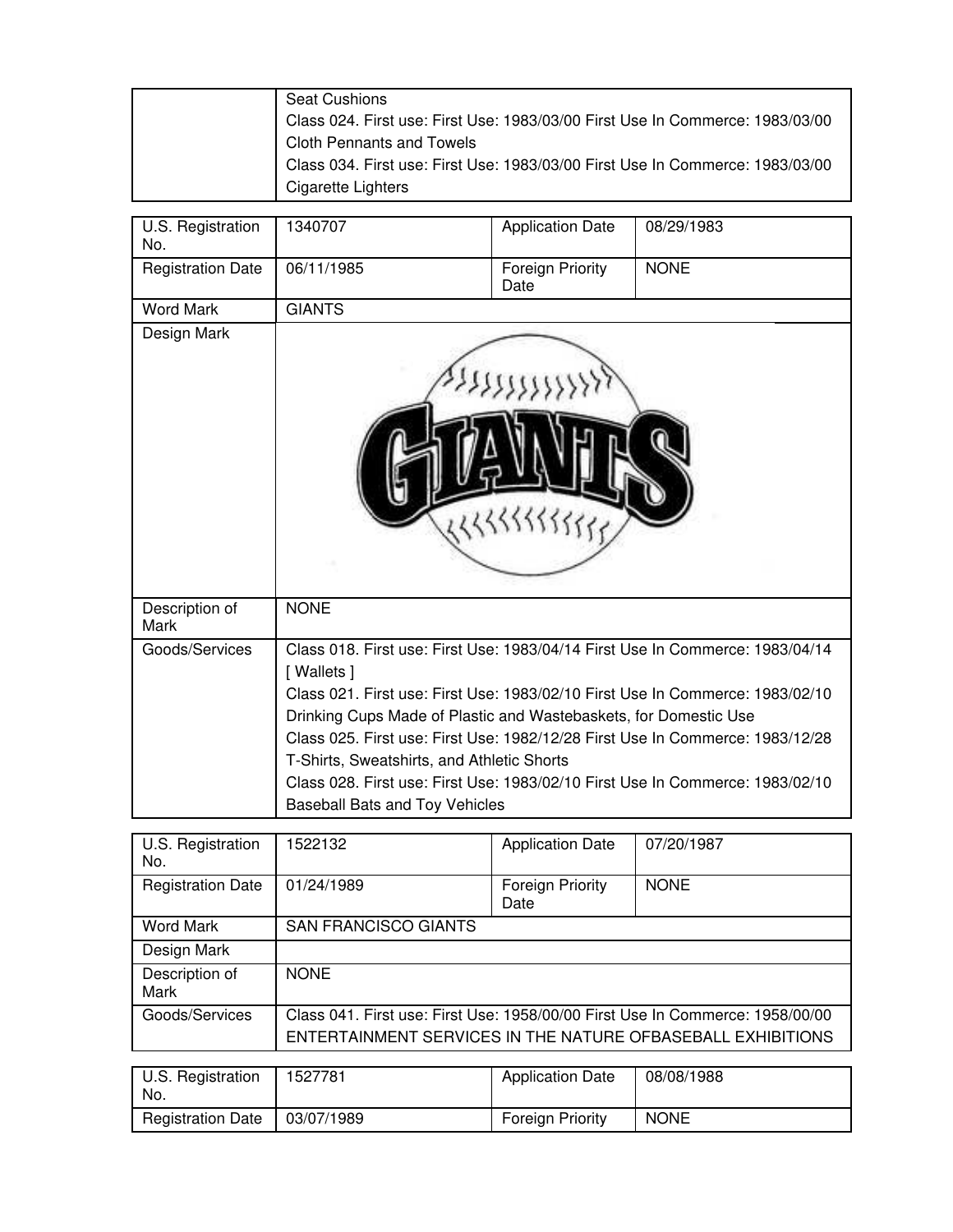|                                                                                                                                                                                                                                                                                                                                                    | Date                    |            |
|----------------------------------------------------------------------------------------------------------------------------------------------------------------------------------------------------------------------------------------------------------------------------------------------------------------------------------------------------|-------------------------|------------|
| <b>GIANTS</b>                                                                                                                                                                                                                                                                                                                                      |                         |            |
|                                                                                                                                                                                                                                                                                                                                                    |                         |            |
|                                                                                                                                                                                                                                                                                                                                                    |                         |            |
| Class 006. First use: First Use: 1986/00/00 First Use In Commerce: 1986/00/00<br>NOVELTY ITEMS, NAMELY, KEYRINGS<br>Class 009. First use: First Use: 1987/00/00 First Use In Commerce: 1987/00/00<br>[THERMOMETERS]<br>Class 014. First use: First Use: 1987/00/00 First Use In Commerce: 1987/00/00<br>JEWELRY, NAMELY, LAPEL PINS AND WALLCLOCKS |                         |            |
| 1531352                                                                                                                                                                                                                                                                                                                                            | <b>Application Date</b> | 08/08/1988 |
|                                                                                                                                                                                                                                                                                                                                                    | <b>NONE</b>             |            |

| No.                      |                                                                                                                                              | $1.188$ $2.181$ $2.181$  |             |
|--------------------------|----------------------------------------------------------------------------------------------------------------------------------------------|--------------------------|-------------|
| <b>Registration Date</b> | 03/21/1989                                                                                                                                   | Foreign Priority<br>Date | <b>NONE</b> |
| <b>Word Mark</b>         | <b>SAN JOSE GIANTS</b>                                                                                                                       |                          |             |
| Design Mark              |                                                                                                                                              |                          |             |
| Description of<br>Mark   | <b>NONE</b>                                                                                                                                  |                          |             |
| Goods/Services           | Class 041. First use: First Use: 1988/04/08 First Use In Commerce: 1988/04/08<br>ENTERTAINMENT SERVICES IN THE NATURE OFBASEBALL EXHIBITIONS |                          |             |
|                          |                                                                                                                                              |                          |             |
| U.S. Registration<br>No. | 532656                                                                                                                                       | <b>Application Date</b>  | 08/08/1988  |
| <b>Registration Date</b> | 04/04/1989                                                                                                                                   | Foreign Priority<br>Date | <b>NONE</b> |

Word Mark GIANTS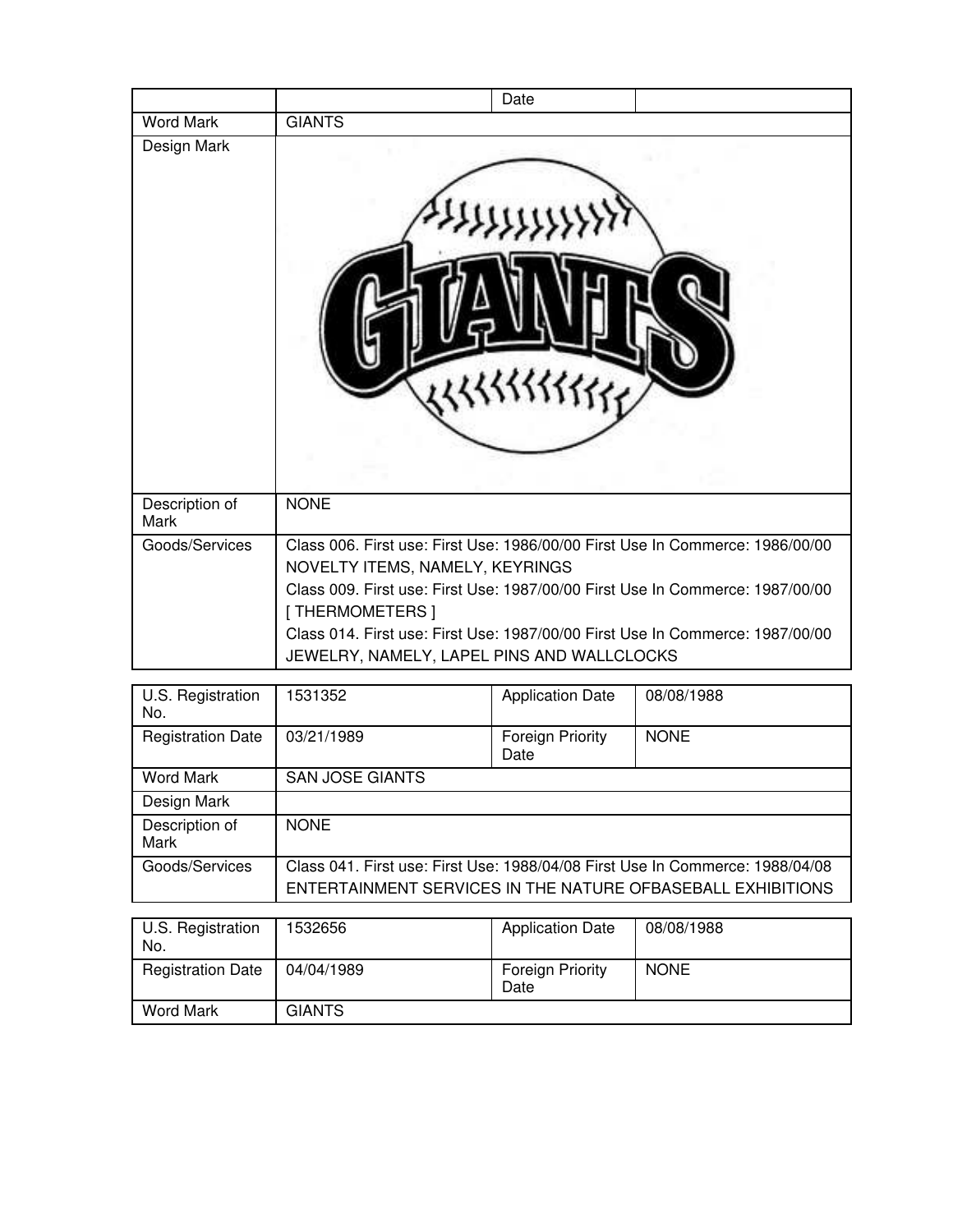| Design Mark            |                                                                                                                                                                                                                                                                                                                                                                                                      |
|------------------------|------------------------------------------------------------------------------------------------------------------------------------------------------------------------------------------------------------------------------------------------------------------------------------------------------------------------------------------------------------------------------------------------------|
| Description of<br>Mark | <b>NONE</b>                                                                                                                                                                                                                                                                                                                                                                                          |
| Goods/Services         | Class 006. First use: First Use: 1986/00/00 First Use In Commerce: 1986/00/00<br>NOVELTY ITEMS, NAMELY, KEYCHAINS<br>Class 021, First use: First Use: 1987/00/00 First Use In Commerce: 1987/00/00<br>BEVERAGE CONTAINERS, NAMELY, MUGS AND GLASSES<br>Class 028. First use: First Use: 1987/00/00 First Use In Commerce: 1987/00/00<br>[ TOYS AND SPORTING GOODS, NAMELY, DOLLS AND STUFFED ANIMALS |

| U.S. Registration<br>No. | 1544375                                                                                                                    | <b>Application Date</b>  | 04/04/1988  |
|--------------------------|----------------------------------------------------------------------------------------------------------------------------|--------------------------|-------------|
| <b>Registration Date</b> | 06/20/1989                                                                                                                 | Foreign Priority<br>Date | <b>NONE</b> |
| <b>Word Mark</b>         | <b>SAN FRANCISCO GIANTS</b>                                                                                                |                          |             |
| Design Mark              |                                                                                                                            |                          |             |
| Description of<br>Mark   | <b>NONE</b>                                                                                                                |                          |             |
| Goods/Services           | Class 016. First use: First Use: 1983/02/00 First Use In Commerce: 1983/02/00                                              |                          |             |
|                          | [ TRADING CARDS, ] STICKERS, [ POSTERS,] DECALS, [ LABELS, SCORE<br>CARDS, PROGRAMS, SCOREBOOKS, YEARBOOKS AND POSTCARDS ] |                          |             |
|                          | Class 021. First use: First Use: 1983/04/00 First Use In Commerce: 1983/04/00                                              |                          |             |
|                          | [ PLASTIC COFFEE MUGS ]                                                                                                    |                          |             |
|                          | Class 024. First use: First Use: 1983/02/00 First Use In Commerce: 1983/02/00                                              |                          |             |
|                          | <b>CLOTH PENNANTS</b>                                                                                                      |                          |             |
|                          | Class 025. First use: First Use: 1983/05/00 First Use In Commerce: 1983/05/00                                              |                          |             |
|                          | CLOTHING - NAMELY, T-SHIRTS, [ SWEATSHIRTS, JACKETS, SWEATERS,<br>SUN VISORS, HATSAND CAPS ]                               |                          |             |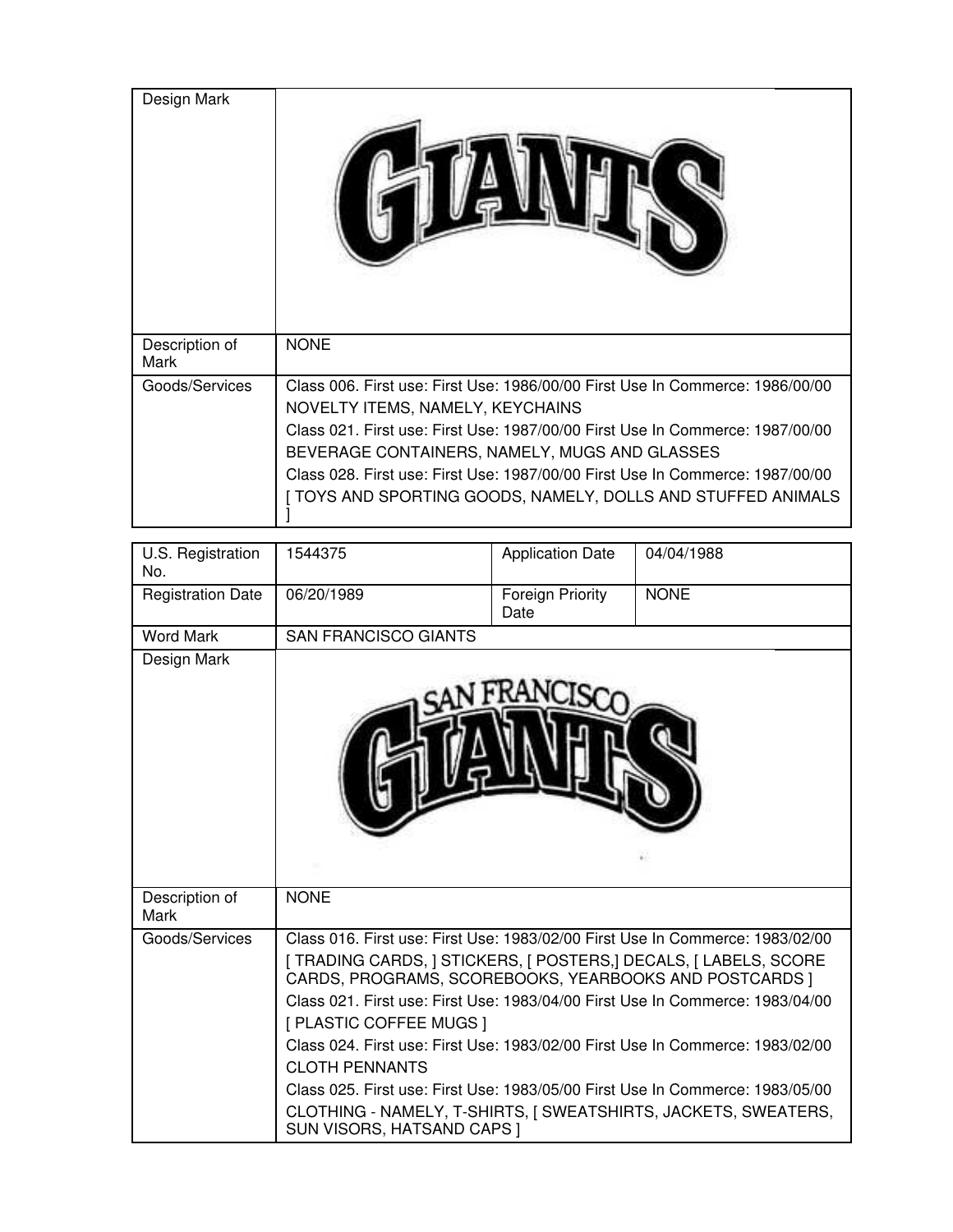| U.S. Registration<br>No. | 1544379                                                                                                                                                                                                                                                                                                                                                                                                                                                                                                    | <b>Application Date</b>  | 04/08/1988  |
|--------------------------|------------------------------------------------------------------------------------------------------------------------------------------------------------------------------------------------------------------------------------------------------------------------------------------------------------------------------------------------------------------------------------------------------------------------------------------------------------------------------------------------------------|--------------------------|-------------|
| <b>Registration Date</b> | 06/20/1989                                                                                                                                                                                                                                                                                                                                                                                                                                                                                                 | Foreign Priority<br>Date | <b>NONE</b> |
| <b>Word Mark</b>         | <b>GIANTS</b>                                                                                                                                                                                                                                                                                                                                                                                                                                                                                              |                          |             |
| Design Mark              |                                                                                                                                                                                                                                                                                                                                                                                                                                                                                                            |                          |             |
| Description of<br>Mark   | <b>NONE</b>                                                                                                                                                                                                                                                                                                                                                                                                                                                                                                |                          |             |
| Goods/Services           | Class 016, First use: First Use: 1983/04/00 First Use In Commerce: 1983/04/00<br>TRADING CARDS, STICKERS, POSTERS, DECALS, J LABELS, J SCORE<br>CARDS, PROGRAMS, SCOREBOOKS, YEARBOOKS [ AND POSTCARDS ]<br>Class 024, First use: First Use: 1984/00/00 First Use In Commerce: 1984/00/00<br><b>CLOTH PENNANTS</b><br>Class 025, First use: First Use: 1986/07/31 First Use In Commerce: 1986/07/31<br>CLOTHING - NAMELY, T-SHIRTS, SWEATSHIRTS, JACKETS, J SWEATERS,<br><b>I SUN VISORS, HAT AND CAPS</b> |                          |             |

| U.S. Registration<br>No. | 1547331                                                                                                                                                                                                                                                                                                                                                                                                                                                                                                                                                                          | <b>Application Date</b>  | 08/08/1988  |
|--------------------------|----------------------------------------------------------------------------------------------------------------------------------------------------------------------------------------------------------------------------------------------------------------------------------------------------------------------------------------------------------------------------------------------------------------------------------------------------------------------------------------------------------------------------------------------------------------------------------|--------------------------|-------------|
| <b>Registration Date</b> | 07/11/1989                                                                                                                                                                                                                                                                                                                                                                                                                                                                                                                                                                       | Foreign Priority<br>Date | <b>NONE</b> |
| <b>Word Mark</b>         | <b>SAN JOSE GIANTS</b>                                                                                                                                                                                                                                                                                                                                                                                                                                                                                                                                                           |                          |             |
| Design Mark              | San Jose Giants                                                                                                                                                                                                                                                                                                                                                                                                                                                                                                                                                                  |                          |             |
| Description of<br>Mark   | <b>NONE</b>                                                                                                                                                                                                                                                                                                                                                                                                                                                                                                                                                                      |                          |             |
| Goods/Services           | Class 016. First use: First Use: 1988/04/14 First Use In Commerce: 1988/04/14<br>[ PAPER GOODS AND PRINTED MATTER, NAMELY, SOUVENIR PRO-<br><b>GRAMS AND SCORECARDS  </b><br>Class 020. First use: First Use: 1988/04/14 First Use In Commerce: 1988/04/14<br>[ ORNAMENTAL NOVELTY ITEMS, NAMELY, BUTTONS ]<br>Class 024. First use: First Use: 1988/04/14 First Use In Commerce: 1988/04/14<br>[FABRICS, NAMELY, CLOTH PENNANTS]<br>Class 025. First use: First Use: 1988/04/14 First Use In Commerce: 1988/04/14<br>CLOTHING, NAMELY, SWEATSHIRTS, T-SHIRTSAND ATHLETIC SHIRTS |                          |             |

| U.S. Registration<br>No. | 1661650 | <b>Application Date</b> | 11/09/1989 |
|--------------------------|---------|-------------------------|------------|
|                          |         |                         |            |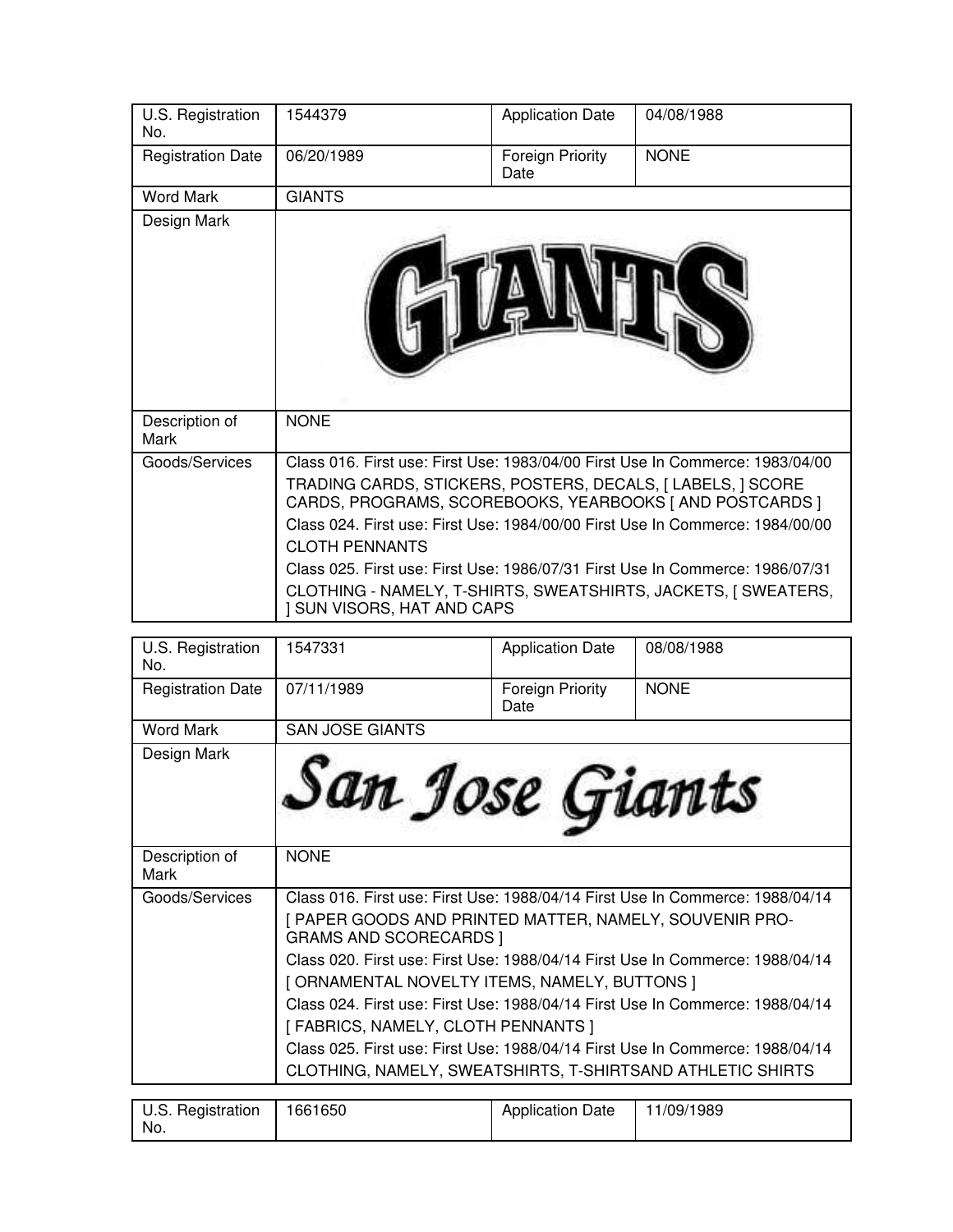| <b>Registration Date</b> | 10/22/1991                                                                                                                                                                                                                                                                                                                                                                                                                                                                                                                                                                                                                                                                                                                                                                                                                                                                                                                                                                                                                                                                                                                                             | Foreign Priority<br>Date | <b>NONE</b>                                                                                                                                                                                        |
|--------------------------|--------------------------------------------------------------------------------------------------------------------------------------------------------------------------------------------------------------------------------------------------------------------------------------------------------------------------------------------------------------------------------------------------------------------------------------------------------------------------------------------------------------------------------------------------------------------------------------------------------------------------------------------------------------------------------------------------------------------------------------------------------------------------------------------------------------------------------------------------------------------------------------------------------------------------------------------------------------------------------------------------------------------------------------------------------------------------------------------------------------------------------------------------------|--------------------------|----------------------------------------------------------------------------------------------------------------------------------------------------------------------------------------------------|
| <b>Word Mark</b>         | <b>GIANTS</b>                                                                                                                                                                                                                                                                                                                                                                                                                                                                                                                                                                                                                                                                                                                                                                                                                                                                                                                                                                                                                                                                                                                                          |                          |                                                                                                                                                                                                    |
| Design Mark              |                                                                                                                                                                                                                                                                                                                                                                                                                                                                                                                                                                                                                                                                                                                                                                                                                                                                                                                                                                                                                                                                                                                                                        |                          |                                                                                                                                                                                                    |
| Description of<br>Mark   | <b>NONE</b>                                                                                                                                                                                                                                                                                                                                                                                                                                                                                                                                                                                                                                                                                                                                                                                                                                                                                                                                                                                                                                                                                                                                            |                          |                                                                                                                                                                                                    |
| Goods/Services           | Class 016. First use: First Use: 1952/00/00 First Use In Commerce: 1952/00/00<br>PAPER GOODS AND PRINTED MATTER; NAMELY, BUMPER STICKERS, [<br>LAMINATED SIGNS, ] DECALS, POSTERS, BASEBALL CARDS, PROGRAM-<br>BALL, CALENDARS, J BOOK COVERS, COLORING BOOKS, J PLAYING<br>CARDS, BOOKLETS RELATING TO BASEBALL, AND POSTCARDS; PAPER<br>PER, ERASERS, [ PENCIL SHARPENERS, ] [ UNGRADUATED RULERS, ] [<br>FOLDERS AND MARKERS FOR USE IN THE PROMOTION OF A PROFES-<br>SIONAL BASEBALL TEAM ] * NONE OF THE FOREGOING RELATING TO<br>FOOTBALL OR A FOOTBALL TEAM *<br>Class 025. First use: First Use: 1883/00/00 First Use In Commerce: 1883/00/00<br>CLOTHING; NAMELY, SHIRTS, SHORTS, [ DRESSES, SKIRTS, JOGGING<br>SUITS, J SOCKS, UNDERWEAR, JACKETS, SWEATERS, VESTS, PANTS,<br>PONCHOS, VISORS, [ RAINCOATS, ] CAPS, BIBS, INFANTWEAR; NAMELY,<br>TWO-PIECE DIAPER SETS; BABY PANTS; BABY BOOTIES; AND SHORT<br>SETS, [ COATS, ] TIES, [ MEN'S AND WOMEN'S FORMALWEAR, ] PAJA-<br>MAS, SWEATSHIRTS, [ MITTENS, ] [ GLOVES, ] KNITTED HEADWEAR, [<br>SCARVES, ] HOSIERY, WRISTBANDS, [ HEADBANDS, ROBES, ] APRONS, [<br><b>FOOTBALL TEAM *</b> |                          | SAND MAGAZINES RELATING TO BASEBALL, BOOKS RELATING TO BASE-<br>WEIGHTS, PENS, PADS, [ LETTER OPENERS, ] [ PAPER CLIPS, ] NOTE PA-<br>AND SHOES ] * NONE OF THE FOREGOING RELATING TOFOOTBALL OR A |

| U.S. Registration<br>No. | 2529743                                                                                                                                                                                                                                          | <b>Application Date</b>  | 03/13/2001                                                                    |
|--------------------------|--------------------------------------------------------------------------------------------------------------------------------------------------------------------------------------------------------------------------------------------------|--------------------------|-------------------------------------------------------------------------------|
| <b>Registration Date</b> | 01/15/2002                                                                                                                                                                                                                                       | Foreign Priority<br>Date | <b>NONE</b>                                                                   |
| <b>Word Mark</b>         | <b>GIANTS</b>                                                                                                                                                                                                                                    |                          |                                                                               |
| Design Mark              |                                                                                                                                                                                                                                                  |                          |                                                                               |
| Description of<br>Mark   | <b>NONE</b>                                                                                                                                                                                                                                      |                          |                                                                               |
| Goods/Services           | CLOTHING, NAMELY, CAPS, HATS, HEADWEAR, SHIRTS, T-SHIRTS,<br>SWEATERS, [TURTLENECKS,] VESTS, SHORTS, BASEBALL UNIFORMS,<br>JERSEYS, SWEATSHIRTS, BOXER SHORTS, SLEEPWEAR, JACKETS,<br>CLOTH BIBS, INFANT WEAR, CLOTH DIAPER SETS WITH UNDERSHIRT |                          | Class 025. First use: First Use: 1994/04/00 First Use In Commerce: 1994/04/00 |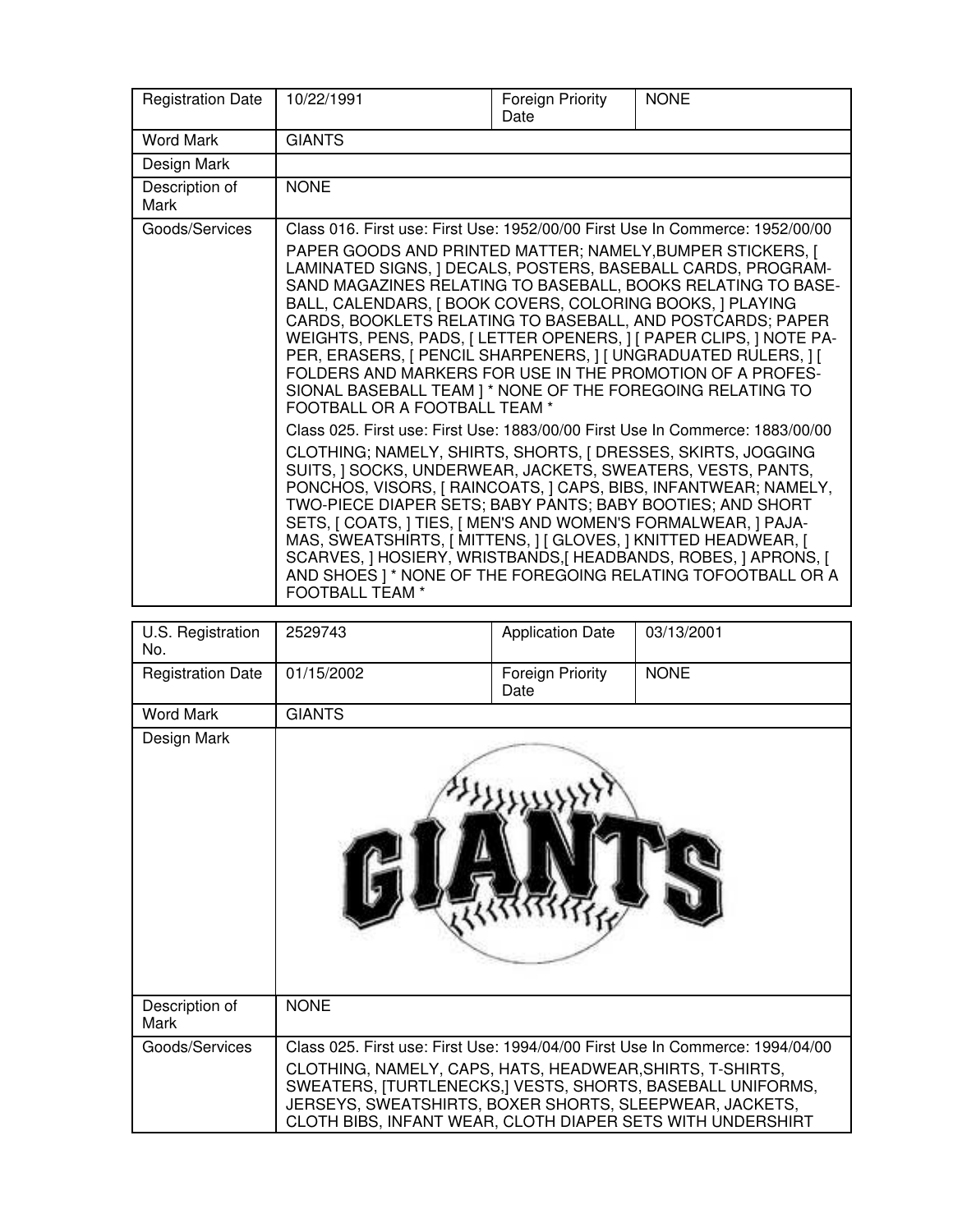# AND DIAPER COVER, [ROMPERS,] FOOTWEAR, SOCKS

| U.S. Registration<br>No. | 2600709                                                                                                                                                                                                                                                                                                                                                                                                                                                                                                                                                                                                                                                                                                                                       | <b>Application Date</b>         | 03/20/2001  |
|--------------------------|-----------------------------------------------------------------------------------------------------------------------------------------------------------------------------------------------------------------------------------------------------------------------------------------------------------------------------------------------------------------------------------------------------------------------------------------------------------------------------------------------------------------------------------------------------------------------------------------------------------------------------------------------------------------------------------------------------------------------------------------------|---------------------------------|-------------|
| <b>Registration Date</b> | 07/30/2002                                                                                                                                                                                                                                                                                                                                                                                                                                                                                                                                                                                                                                                                                                                                    | <b>Foreign Priority</b><br>Date | <b>NONE</b> |
| <b>Word Mark</b>         | <b>GIANTS</b>                                                                                                                                                                                                                                                                                                                                                                                                                                                                                                                                                                                                                                                                                                                                 |                                 |             |
| Design Mark              |                                                                                                                                                                                                                                                                                                                                                                                                                                                                                                                                                                                                                                                                                                                                               |                                 |             |
| Description of<br>Mark   | <b>NONE</b>                                                                                                                                                                                                                                                                                                                                                                                                                                                                                                                                                                                                                                                                                                                                   |                                 |             |
| Goods/Services           | Class 016. First use: First Use: 1994/04/00 First Use In Commerce: 1994/04/00<br>PAPER GOODS AND PRINTED MATTER, NAMELY, TRADING CARDS, [<br>PLAYING CARDS, J POSTERS, STICKERS, DECALS, TEMPORARY TAT-<br>TOOS, BUMPER STICKERS, SCOREBOOKS, SCORECARDS, GAME PRO-<br>GRAMS, MAGAZINES AND BOOKS FEATURING BASEBALL, STATIONERY<br>FOLDERS, I PREPRINTED AGENDA ORGANIZERS, AUTOGRAPH BOOKS,<br>BOOK COVERS, ] CALENDARS, GREETINGCARDS, BANK CHECKS, [<br>CREDIT CARDS WITHOUT MAGNETIC CODING, I GIFT WRAPPING PAPER,<br>PAPER GIFT AND PARTY BAGS, [ PAPER COASTERS, PAPER NAPKINS,<br>PAPER TABLECLOTHS,   LITHOGRAPHS, PAPERWEIGHTS,   LET-<br>TEROPENERS, ] PENS, PENCILS, [ NON-ELECTRICERASERS, AND UN-<br><b>GRADUATED RULERS  </b> |                                 |             |
| U.S. Registration<br>No. | 2688009                                                                                                                                                                                                                                                                                                                                                                                                                                                                                                                                                                                                                                                                                                                                       | <b>Application Date</b>         | 04/12/2001  |
| <b>Registration Date</b> | 02/18/2003                                                                                                                                                                                                                                                                                                                                                                                                                                                                                                                                                                                                                                                                                                                                    | <b>Foreign Priority</b><br>Date | <b>NONE</b> |
| <b>Word Mark</b>         | <b>GIANTS</b>                                                                                                                                                                                                                                                                                                                                                                                                                                                                                                                                                                                                                                                                                                                                 |                                 |             |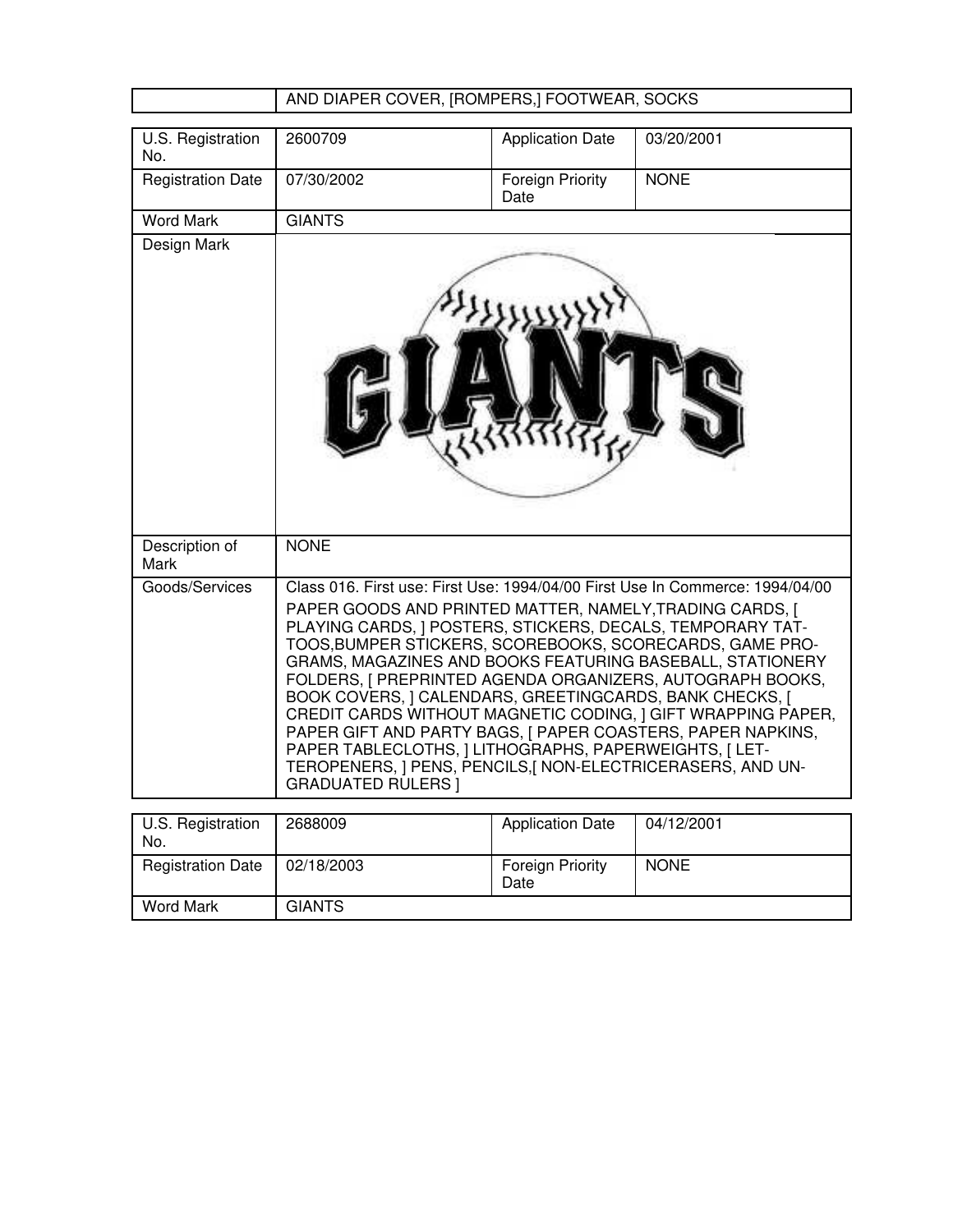| Design Mark            |                                                                                                                                                                                                                                                                                                                                                                                                                                                                                                                                                                                                                 |
|------------------------|-----------------------------------------------------------------------------------------------------------------------------------------------------------------------------------------------------------------------------------------------------------------------------------------------------------------------------------------------------------------------------------------------------------------------------------------------------------------------------------------------------------------------------------------------------------------------------------------------------------------|
| Description of<br>Mark | <b>NONE</b>                                                                                                                                                                                                                                                                                                                                                                                                                                                                                                                                                                                                     |
| Goods/Services         | Class 041, First use: First Use: 1994/04/00 First Use In Commerce: 1994/04/00                                                                                                                                                                                                                                                                                                                                                                                                                                                                                                                                   |
|                        | Entertainment services, namely, baseball games, competitions and exhibitions<br>rendered live, through broadcast media including television and radio and via a<br>global computer network or a commercial on-line service; providing and dissem-<br>inating information in the field of sports, entertainment and related topics, [<br>providing multi-user interactive computer games, all via a global computer net-<br>work ora commercial on-line service; ] education services in the nature of base-<br>ball skills programs, seminars and clinics offered live [ and through on-line in-<br>struction ] |

| U.S. Registration<br>No. | 3313920       | <b>Application Date</b>  | 10/10/2005  |
|--------------------------|---------------|--------------------------|-------------|
| <b>Registration Date</b> | 10/16/2007    | Foreign Priority<br>Date | <b>NONE</b> |
| <b>Word Mark</b>         | <b>GIANTS</b> |                          |             |
| Design Mark              |               |                          |             |
| Description of           | <b>NONE</b>   |                          |             |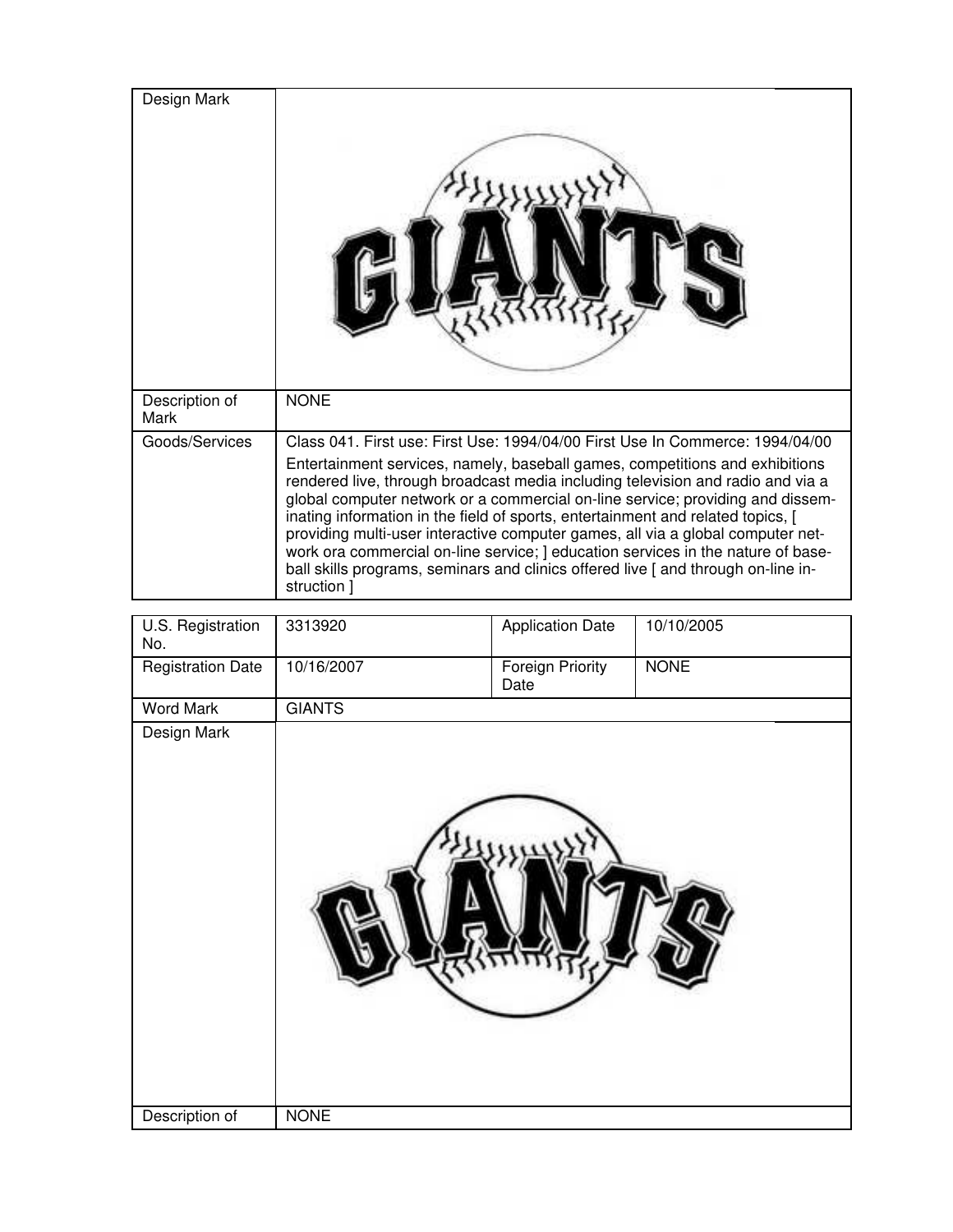| Mark           |                                                                                                                                                                                                                                                                                                                                                                               |
|----------------|-------------------------------------------------------------------------------------------------------------------------------------------------------------------------------------------------------------------------------------------------------------------------------------------------------------------------------------------------------------------------------|
| Goods/Services | Class 018. First use: First Use: 2002/09/00 First Use In Commerce: 2002/09/00                                                                                                                                                                                                                                                                                                 |
|                | Athletic bags, overnight bags, backpacks, duffel bags, tote bags, beach bags,<br>lunch totes, knapsacks, [ attaché cases, briefcases, ] purses, handbags, wal-<br>lets, billfolds, [ fanny packs, waist packs, ] cosmetic cases sold empty, toiletry<br>cases sold empty, business card cases, luggage, luggage tags, suitcases, um-<br>brellas, dog collars, and dog leashes |

| U.S. Registration<br>No. | 3313921                                                                                                                                                                                                                                                                                                                                                                                                                                                                                                                                                                                                                                                                                                                                                                | <b>Application Date</b>         | 10/10/2005                                                                                                                                                                                                                                                                                                                                                                                                                      |
|--------------------------|------------------------------------------------------------------------------------------------------------------------------------------------------------------------------------------------------------------------------------------------------------------------------------------------------------------------------------------------------------------------------------------------------------------------------------------------------------------------------------------------------------------------------------------------------------------------------------------------------------------------------------------------------------------------------------------------------------------------------------------------------------------------|---------------------------------|---------------------------------------------------------------------------------------------------------------------------------------------------------------------------------------------------------------------------------------------------------------------------------------------------------------------------------------------------------------------------------------------------------------------------------|
| <b>Registration Date</b> | 10/16/2007                                                                                                                                                                                                                                                                                                                                                                                                                                                                                                                                                                                                                                                                                                                                                             | <b>Foreign Priority</b><br>Date | <b>NONE</b>                                                                                                                                                                                                                                                                                                                                                                                                                     |
| <b>Word Mark</b>         | <b>GIANTS</b>                                                                                                                                                                                                                                                                                                                                                                                                                                                                                                                                                                                                                                                                                                                                                          |                                 |                                                                                                                                                                                                                                                                                                                                                                                                                                 |
| Design Mark              |                                                                                                                                                                                                                                                                                                                                                                                                                                                                                                                                                                                                                                                                                                                                                                        |                                 |                                                                                                                                                                                                                                                                                                                                                                                                                                 |
| Description of<br>Mark   | <b>NONE</b>                                                                                                                                                                                                                                                                                                                                                                                                                                                                                                                                                                                                                                                                                                                                                            |                                 |                                                                                                                                                                                                                                                                                                                                                                                                                                 |
| Goods/Services           | elty items, namely, foam fingers, balloons, checker sets, [ chess sets, domin-<br>oes,] board games, [ card games, playing cards, ] dart boards and dart board<br>mobiles,] jigsaw and manipulative puzzles,[yo-yo's,] toy banks, toy figures, toy<br>decorative wind socks, miniature baseball bats, [ mini batting helmet replicas,<br>toy necklaces, miniature toy baseballs, ] baseballs, holders for baseballs, auto-<br>graphed baseballs, playground balls, [rubber action balls, ] golf balls, golf club<br>head covers, golf club bags, golf putters, billiard accessories, namely, cues, bil-<br>liard balls[baseball bases,] baseball bats, catcher's masks, [batting gloves, ]<br>cluding confectionery and illumination articles, and Christmas stockings |                                 | Class 028. First use: First Use: 1996/04/00 First Use In Commerce: 1996/04/00<br>Toys and sporting goods, namely, stuffed toys, plush toys, foam toys, foam nov-<br>accessories, namely, darts, dart shafts and dart flights, toy cars and trucks,[toy<br>vehicles, dolls and doll accessories, bobbing head dolls, inflatable baseball bats,<br>baseball gloves, inflatable toys; costume masks; Christmas tree ornaments, ex- |

| U.S. Registration<br>No. | 3320531    | <b>Application Date</b>         | 10/10/2005  |
|--------------------------|------------|---------------------------------|-------------|
| <b>Registration Date</b> | 10/23/2007 | <b>Foreign Priority</b><br>Date | <b>NONE</b> |
| <b>Word Mark</b>         | GIANTS     |                                 |             |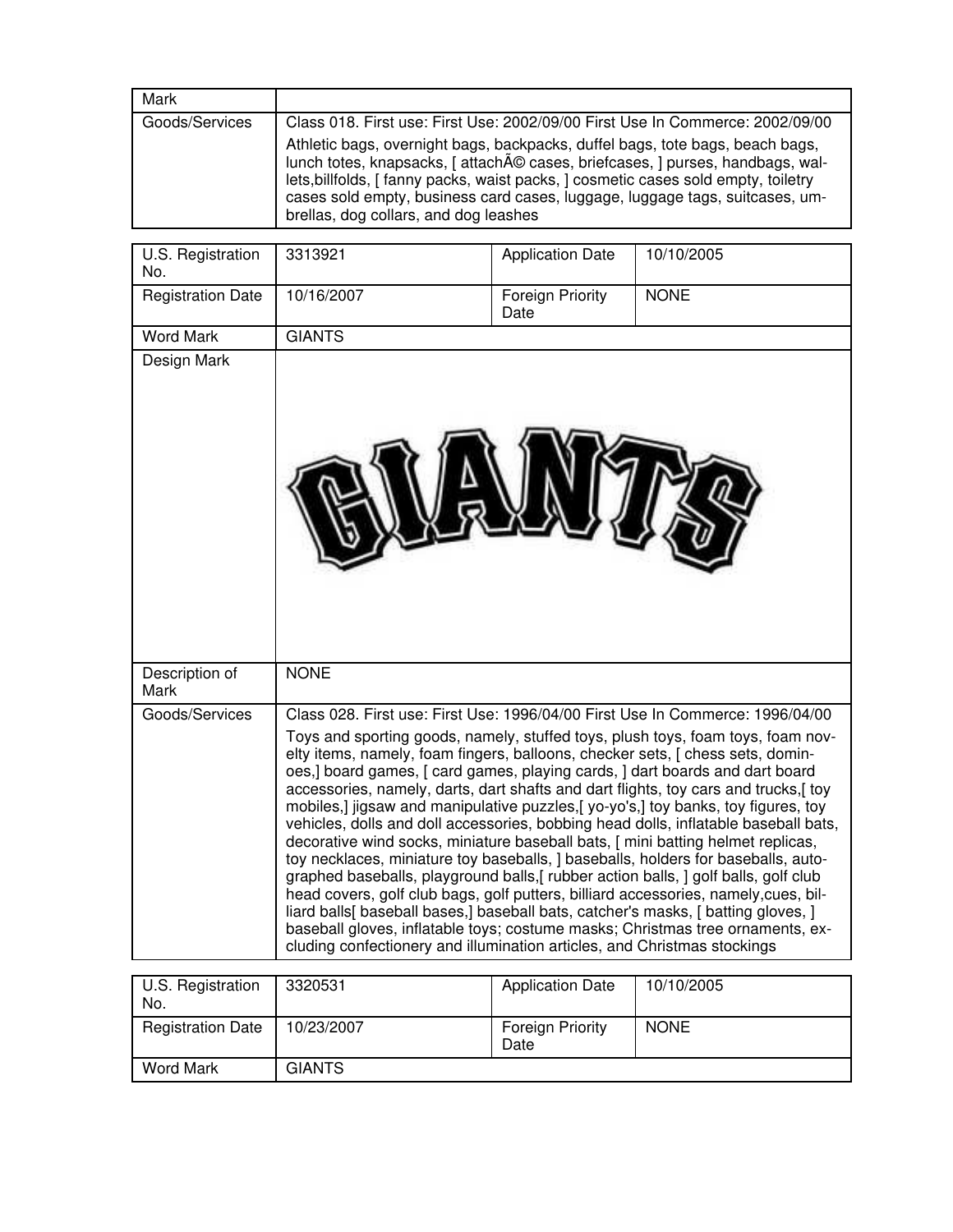| Design Mark              |                                                                                                                                                                                                                                                                                                                                                                                                                                                                                                                                                                                                                                                                                                                                                                                            |                                 |             |
|--------------------------|--------------------------------------------------------------------------------------------------------------------------------------------------------------------------------------------------------------------------------------------------------------------------------------------------------------------------------------------------------------------------------------------------------------------------------------------------------------------------------------------------------------------------------------------------------------------------------------------------------------------------------------------------------------------------------------------------------------------------------------------------------------------------------------------|---------------------------------|-------------|
| Description of<br>Mark   | <b>NONE</b>                                                                                                                                                                                                                                                                                                                                                                                                                                                                                                                                                                                                                                                                                                                                                                                |                                 |             |
| Goods/Services           | Class 009. First use: First Use: 1984/10/09 First Use In Commerce: 1984/10/09                                                                                                                                                                                                                                                                                                                                                                                                                                                                                                                                                                                                                                                                                                              |                                 |             |
|                          | Electrical and scientific apparatus, namely, [radios; pre-recorded videotapes re-<br>lating to baseball, ] pre-recorded videodiscs relating to baseball; [ pre-recorded<br>audio discs relating to baseball; compact disc cases; cases for personal digital<br>assistants, ] cell phone accessories, namely, cases and face plate covers;[ bin-<br>oculars; calculators; photographiccameras; ] electric switch plate covers; lumin-<br>ous signs, neon signs; sunglasses; decorative magnets; [ protective helmets,<br>baseball batting helmets, catcher's helmets; ] video and computer game cart-<br>ridges, video and computer game discs, [ video and computer game cassettes<br>and video game controllers; I computer accessories, namely, mouse pads and<br>computer game programs |                                 |             |
|                          | 3797622                                                                                                                                                                                                                                                                                                                                                                                                                                                                                                                                                                                                                                                                                                                                                                                    |                                 | 10/10/2005  |
| U.S. Registration<br>No. |                                                                                                                                                                                                                                                                                                                                                                                                                                                                                                                                                                                                                                                                                                                                                                                            | <b>Application Date</b>         |             |
| <b>Registration Date</b> | 06/01/2010                                                                                                                                                                                                                                                                                                                                                                                                                                                                                                                                                                                                                                                                                                                                                                                 | <b>Foreign Priority</b><br>Date | <b>NONE</b> |
| <b>Word Mark</b>         | <b>GIANTS</b>                                                                                                                                                                                                                                                                                                                                                                                                                                                                                                                                                                                                                                                                                                                                                                              |                                 |             |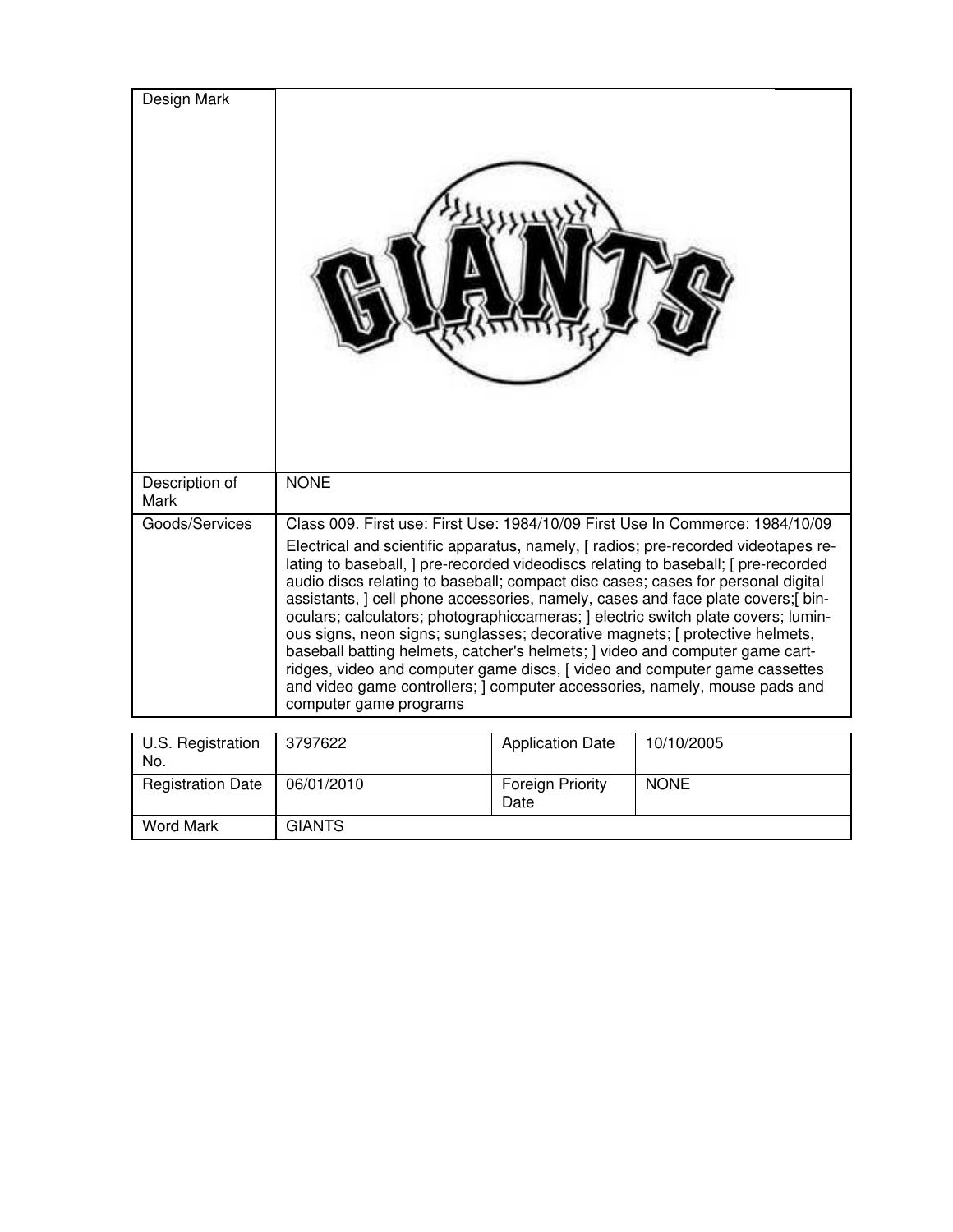| Design Mark            |                                                                                                                                                                                                                                                                                                                                                                                                                                                                                                                                                                                                                                                                    |
|------------------------|--------------------------------------------------------------------------------------------------------------------------------------------------------------------------------------------------------------------------------------------------------------------------------------------------------------------------------------------------------------------------------------------------------------------------------------------------------------------------------------------------------------------------------------------------------------------------------------------------------------------------------------------------------------------|
| Description of<br>Mark | <b>NONE</b>                                                                                                                                                                                                                                                                                                                                                                                                                                                                                                                                                                                                                                                        |
| Goods/Services         | Class 014. First use: First Use: 1999/01/00 First Use In Commerce: 1999/01/00<br>Jewelry, namely, bracelets, charms, earrings, rings, necklaces, pendants,<br>watches, costume jewelry, rubber and siliconebracelets and wristbands in the<br>nature of bracelets, medallions, ornamental metal pins, lapel pins, [ tie clips, tie<br>fasteners, ] cuff links, metal belt buckles of precious metal, [ tie tacks, tie pins, ]<br>money clips of precious metal, keychains of precious metal, key rings of pre-<br>cious metal, clocks, wall clocks, alarm clocks, [fob watches, clocks incorporated<br>into key chains, ] and non-monetary coins of precious metal |

| U.S. Registration<br>No. | 5091843                                                                                                                                                                                                                                                                                                                              | <b>Application Date</b>  | 02/10/2015                                                                                                                                                                                                                                                                                                                                                                                                               |
|--------------------------|--------------------------------------------------------------------------------------------------------------------------------------------------------------------------------------------------------------------------------------------------------------------------------------------------------------------------------------|--------------------------|--------------------------------------------------------------------------------------------------------------------------------------------------------------------------------------------------------------------------------------------------------------------------------------------------------------------------------------------------------------------------------------------------------------------------|
| <b>Registration Date</b> | 11/29/2016                                                                                                                                                                                                                                                                                                                           | Foreign Priority<br>Date | <b>NONE</b>                                                                                                                                                                                                                                                                                                                                                                                                              |
| <b>Word Mark</b>         | <b>GIGANTES</b>                                                                                                                                                                                                                                                                                                                      |                          |                                                                                                                                                                                                                                                                                                                                                                                                                          |
| Design Mark              | GIGANTES                                                                                                                                                                                                                                                                                                                             |                          |                                                                                                                                                                                                                                                                                                                                                                                                                          |
| Description of<br>Mark   | <b>NONE</b>                                                                                                                                                                                                                                                                                                                          |                          |                                                                                                                                                                                                                                                                                                                                                                                                                          |
| Goods/Services           | baseball exhibitions; Organizing and conducting an array of athletic events<br>of on-going television programs, internet and radio programs in the field of<br>sports; Providing news, information, podcasts, web casts, online newsletters,<br>and online journals, namely, blogs, all of the foregoing in the field of sports; Or- |                          | Class 041. First use: First Use: 1999/00/00 First Use In Commerce: 1999/00/00<br>(Based on Use in Commerce) Entertainment services, namely, baseball games,<br>renderedlive and recorded for distribution through broadcast media; Production<br>ganizing community sporting and cultural events; Festivals featuring a variety of<br>sports and entertainment activities; Organizing, arranging, and conducting athlet- |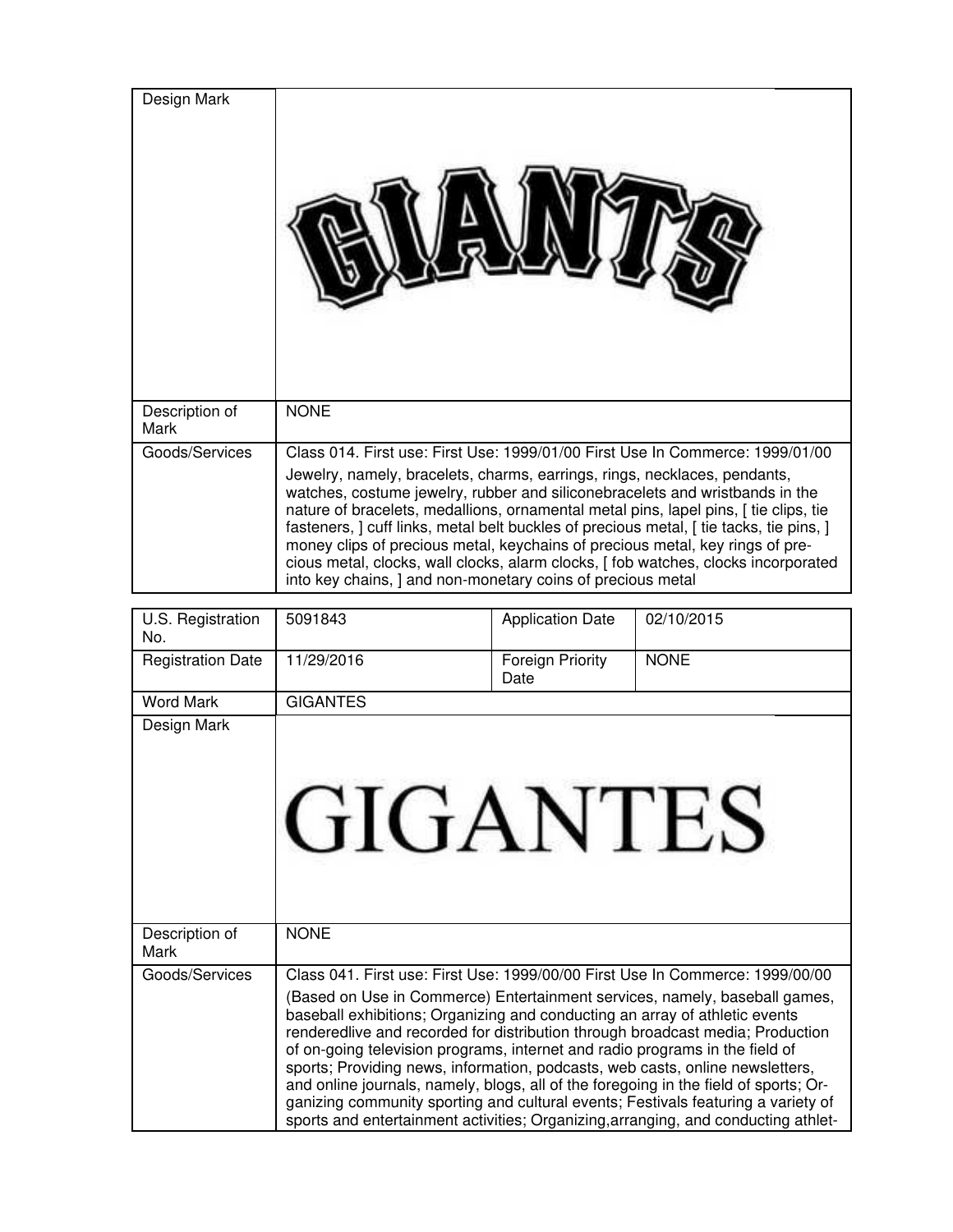| ic events; entertainment services in the nature of organizing and conducting<br>community festivals featuring a variety of activities, namely, tailgating events,<br>concerts, sporting events; (Based on Intent to Use) Educational services in the<br>nature of baseball camps, seminars and clinics; Entertainment services, namely,<br>conducting contests, sweepstakes in the field of sports; Entertainment in the<br>nature of live performances by costumed mascots, dance groups, and sports<br>celebrities; Fanclubs |  |
|--------------------------------------------------------------------------------------------------------------------------------------------------------------------------------------------------------------------------------------------------------------------------------------------------------------------------------------------------------------------------------------------------------------------------------------------------------------------------------------------------------------------------------|--|
|--------------------------------------------------------------------------------------------------------------------------------------------------------------------------------------------------------------------------------------------------------------------------------------------------------------------------------------------------------------------------------------------------------------------------------------------------------------------------------------------------------------------------------|--|

| U.S. Registration<br>No. | 5147174                                                                                                                                                                                                                                   | <b>Application Date</b>  | 02/10/2015  |
|--------------------------|-------------------------------------------------------------------------------------------------------------------------------------------------------------------------------------------------------------------------------------------|--------------------------|-------------|
| <b>Registration Date</b> | 02/21/2017                                                                                                                                                                                                                                | Foreign Priority<br>Date | <b>NONE</b> |
| Word Mark                | <b>GIGANTES</b>                                                                                                                                                                                                                           |                          |             |
| Design Mark              | GIGANTES                                                                                                                                                                                                                                  |                          |             |
| Description of<br>Mark   | <b>NONE</b>                                                                                                                                                                                                                               |                          |             |
| Goods/Services           | Class 025. First use: First Use: 2003/03/31 First Use In Commerce: 2003/03/31<br>Clothing, namely, shirts, athletic uniforms, jerseys; Headwear, bottoms, sleep-<br>wear, jackets, infant wear, footwear, socks, hosiery, scarves, gloves |                          |             |

| U.S. Application/ Registra-<br>tion No. | <b>NONE</b>            | <b>Application Date</b>                                                                                                                                                                                                                                                                                                                                                                                                                                                                                                                                                                                                                                                                                                                                                                                                          | <b>NONE</b> |
|-----------------------------------------|------------------------|----------------------------------------------------------------------------------------------------------------------------------------------------------------------------------------------------------------------------------------------------------------------------------------------------------------------------------------------------------------------------------------------------------------------------------------------------------------------------------------------------------------------------------------------------------------------------------------------------------------------------------------------------------------------------------------------------------------------------------------------------------------------------------------------------------------------------------|-------------|
| <b>Registration Date</b>                | <b>NONE</b>            |                                                                                                                                                                                                                                                                                                                                                                                                                                                                                                                                                                                                                                                                                                                                                                                                                                  |             |
| <b>Word Mark</b>                        |                        | The names or marks GIANTS, GIANT and GIGANTES, alone or with<br>other word, letter and/or design elements                                                                                                                                                                                                                                                                                                                                                                                                                                                                                                                                                                                                                                                                                                                        |             |
| Goods/Services                          | ter; and novelty items | Baseball games and exhibition services and a wide variety of goods<br>and services, including, but not limited to, toys and sporting goods, in-<br>cluding, but not limited to, stuffed toys, plush toys, foam toys, bal-<br>loons, checker sets, board games, dart boards and dart board ac-<br>cessories, jigsaw and manipulative puzzles, toy banks, toy figures, toy<br>vehicles, dolls and doll accessories, bobbing head dolls, inflatable<br>baseball bats, decorative wind socks, miniature baseball bats, base-<br>balls, holders for baseballs, autographed baseballs, playground balls,<br>golf balls, golf club head covers, golf club bags, golf putters, billiard<br>accessories, baseball bats, catcher's masks, baseball gloves, and in-<br>flatable toys; computer games; apparel; paper goods and printed mat- |             |

| Attachments | 73010057#TMSN.png(bytes)<br>73447713#TMSN.png(bytes)<br>73441504#TMSN.png(bytes) |
|-------------|----------------------------------------------------------------------------------|
|             | 73744790#TMSN.png(bytes)<br>73744860#TMSN.png(bytes)                             |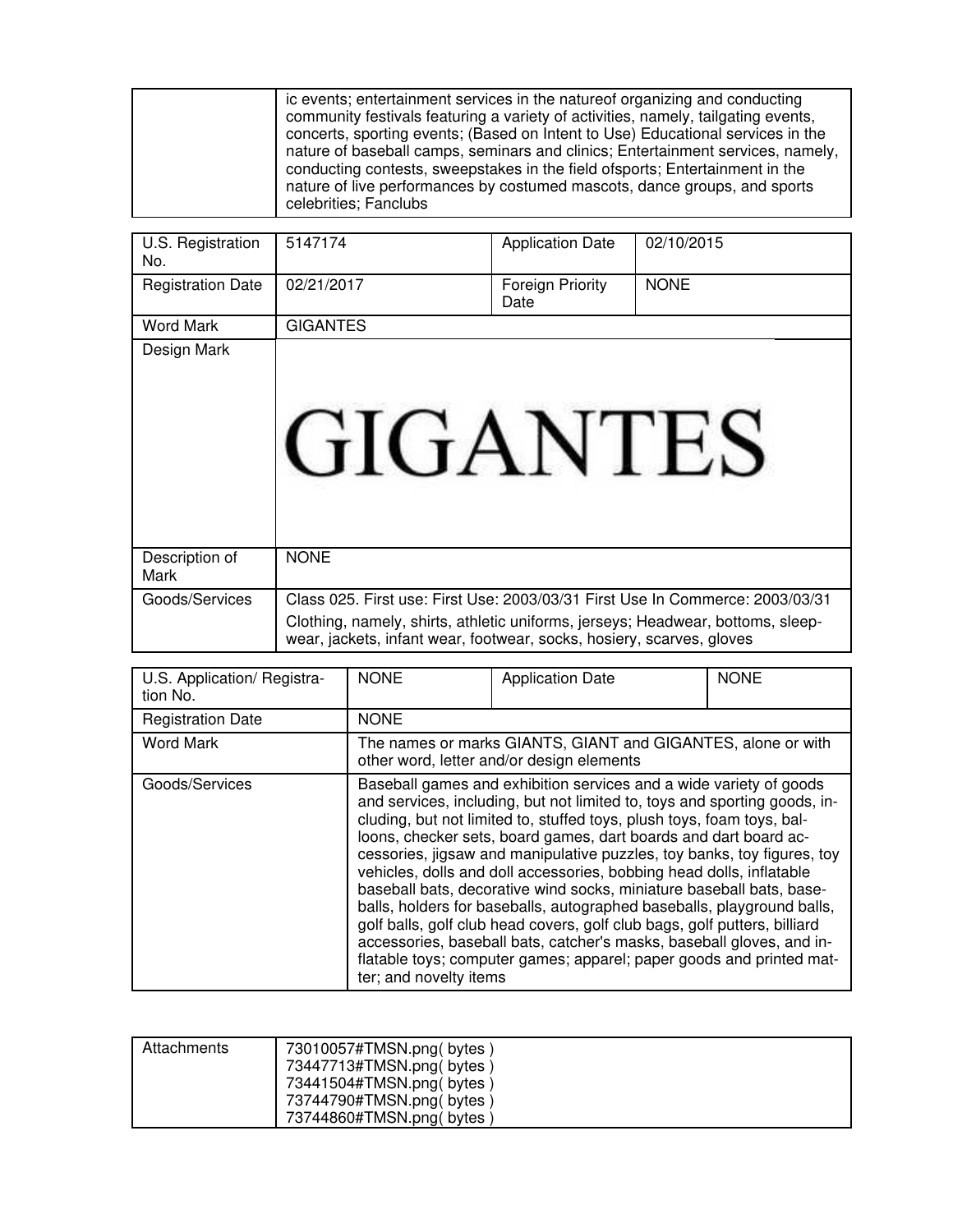|           | 73720225#TMSN.png( bytes )<br>73721377#TMSN.png(bytes)<br>73744981#TMSN.png(bytes)<br>76224011#TMSN.png(bytes)<br>76227425#TMSN.png(bytes)<br>76240043#TMSN.png( bytes )<br>78729834#TMSN.png(bytes)<br>78729862#TMSN.png( bytes )<br>78729840#TMSN.png(bytes)<br>78729860#TMSN.png(bytes)<br>86530750#TMSN.png(bytes)<br>86530753#TMSN.png(bytes)<br>NOTICE OF OPPOSITION NOO with Ltr to Commissioner - GI-<br>ANTVILLE.pdf(167305 bytes) |
|-----------|---------------------------------------------------------------------------------------------------------------------------------------------------------------------------------------------------------------------------------------------------------------------------------------------------------------------------------------------------------------------------------------------------------------------------------------------|
| Signature | /Jeffrey Chery/                                                                                                                                                                                                                                                                                                                                                                                                                             |

| Signature | /Jeffrey Chery/               |
|-----------|-------------------------------|
| Name      | MARY L. KEVLIN/ JEFFREY CHERY |
| Date      | 10/14/2019                    |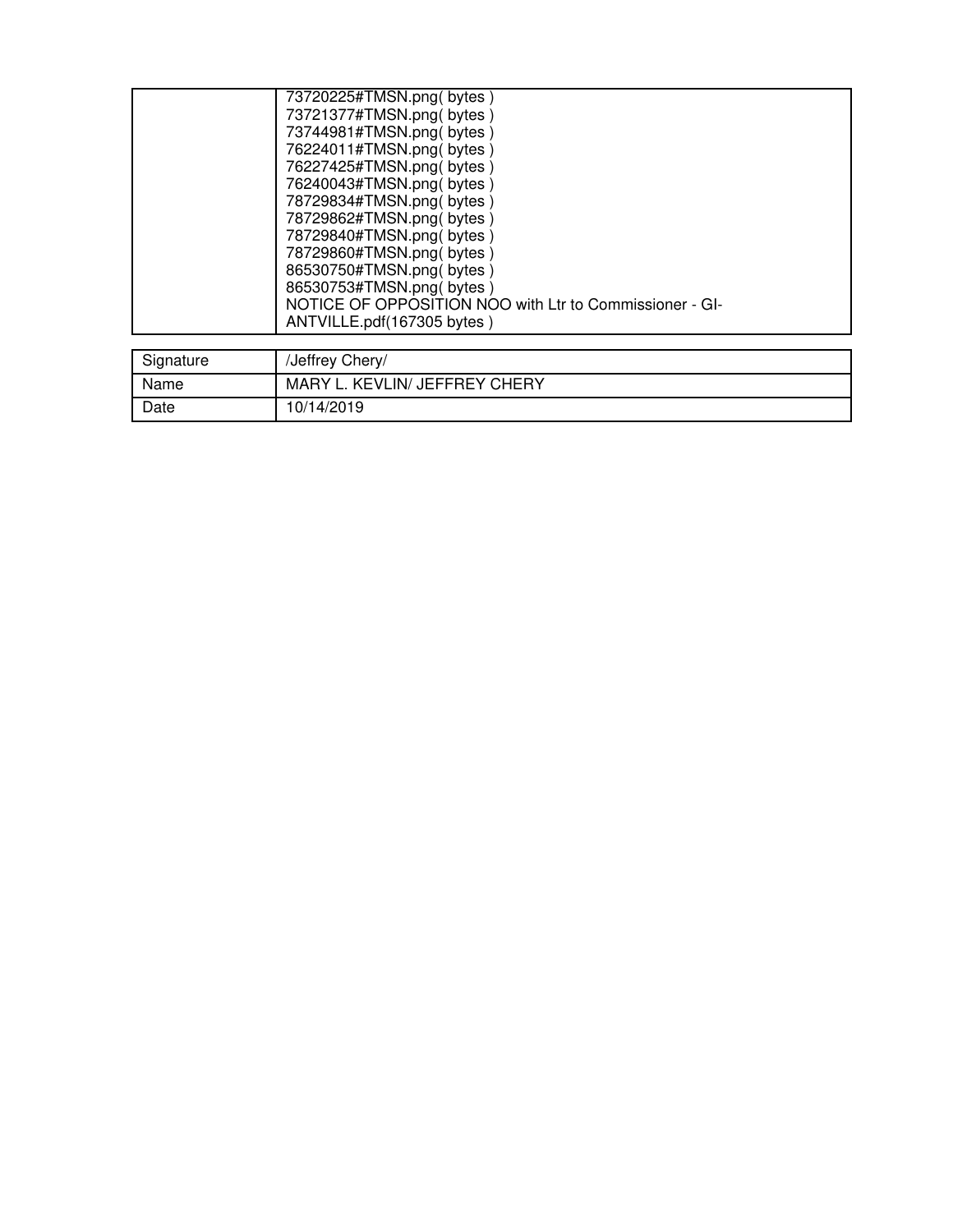

Cowan, Liebowitz & Latman, P.C. 114 West 47th Street New York, NY 10036

(212) 790-9200 Tel  $(212)$  575-0671 Fax www.cll.com

**Jeffrey Chery**  (212) 790-9263 jyc@cll.com

October 14, 2019

### **By Electronic Filing**

Commissioner for Trademarks Attn: TTAB P.O. Box 1451 Alexandria, VA 22313-1451

> Re: San Francisco Giants Baseball Club LLC Notice of Opposition Against Twin Imports LLC Application to register GIANTVILLE Ref. No. 21307.023

Dear Commissioner:

We enclose a Notice of Opposition against Application Serial No. 87881813 published in the Official Gazette on April 16, 2019. Contemporaneously with the electronic filing of this Notice of Opposition, we are arranging for an electronic payment in the amount of \$400 to cover the filing fee.

If the amount received is insufficient and additional fees are required, please charge our Deposit Account No. 03-3415.

Please address all future correspondence to the attention of Mary L. Kevlin of Cowan, Liebowitz & Latman, P.C.

Respectfully submitted,

/Jeffrey Chery/ Jeffrey Chery

Enclosures

cc: Ms. Diane Kovach (w/encs.) Mary L. Kevlin, Esq. (w/encs.)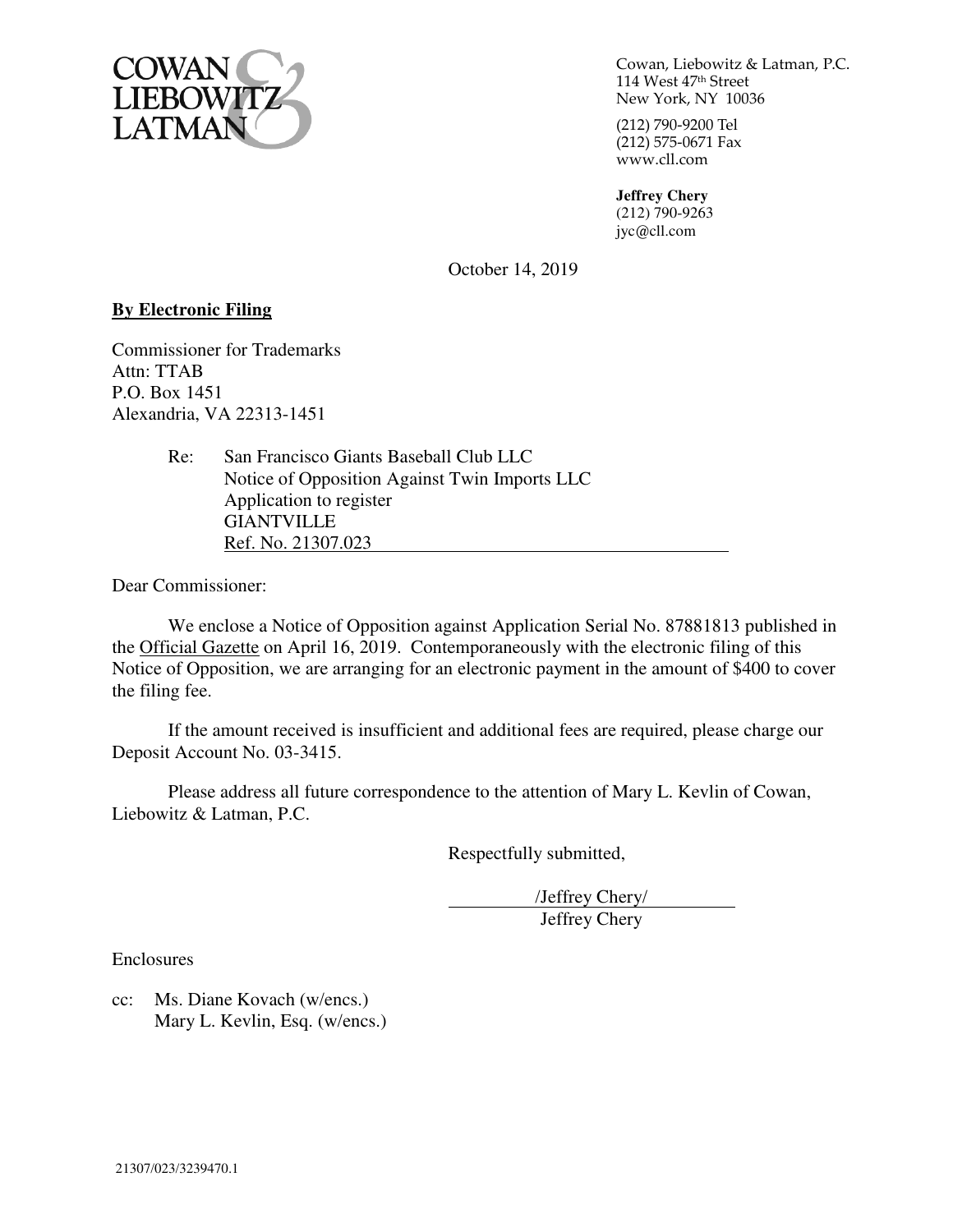#### IN THE UNITED STATES PATENT AND TRADEMARK OFFICE BEFORE THE TRADEMARK TRIAL AND APPEAL BOARD

| In re Application Serial No. 87/881,813           |                             |
|---------------------------------------------------|-----------------------------|
| Filed: April 18, 2018                             |                             |
| For Mark: GIANTVILLE                              |                             |
| Published in the Official Gazette: April 16, 2019 |                             |
|                                                   |                             |
| SAN FRANCISCO GIANTS BASEBALL CLUB                |                             |
| LLC,                                              | Opposition No.              |
| Opposer,                                          |                             |
| V.                                                | <b>NOTICE OF OPPOSITION</b> |
| TWIN IMPORTS LLC,                                 |                             |
|                                                   |                             |
| Applicant.                                        |                             |
| Commissioner for Trademarks                       |                             |

missioner for Tradema Attn: Trademark Trial and Appeal Board P.O. Box 1451 Alexandria, VA 22313-1451

Opposer, San Francisco Giants Baseball Club LLC, a Delaware limited liability company with offices at AT&T Park, 24 Willie Mays Plaza, San Francisco, California 94107 ("Opposer") believes that it will be damaged by registration of the standard character word mark GIANTVILLE ("Applicant's Mark") for "Toys and playthings, namely, parlor games, checkers games, Chinese checkers games, stacking toys, chess games, board games, and equipment sold as a unit for playing a board game or parlor game with pieces; all of the aforementioned goods excluding online games, electronic games, computer games and game software" in International Class 28 as shown in Application Serial No. 87/881,813 (the "Application"), and having been granted extensions of time to oppose up to and including, October 13, 2019, hereby opposes the same.

As grounds for opposition, it is alleged that: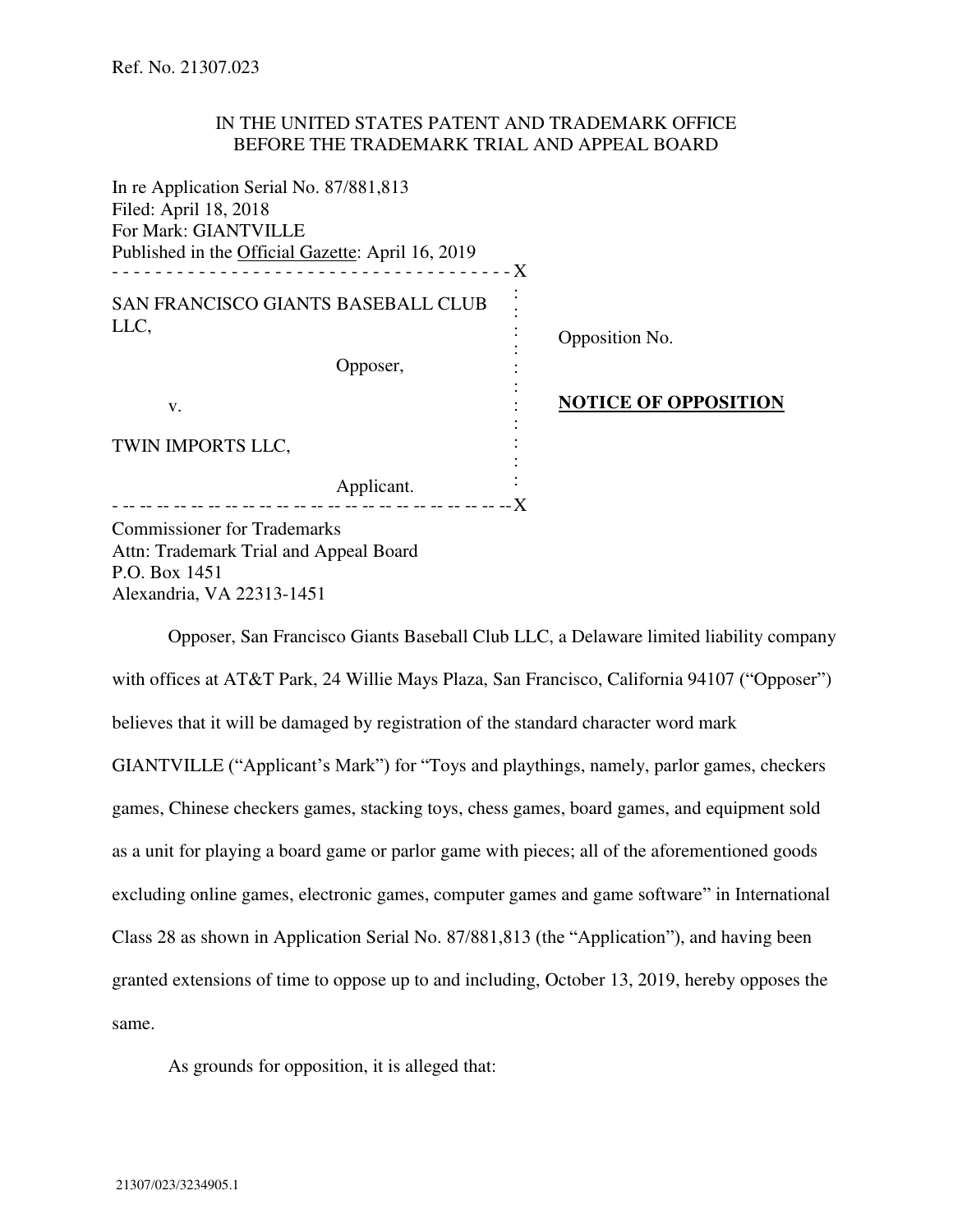1. Opposer is the owner of the renowned SAN FRANCISCO GIANTS MAJOR LEAGUE BASEBALL club.

2. Since prior to April 18, 2018, Applicant's constructive first use date, Opposer and its predecessors, and their affiliated and related entities, licensees and/or sponsors have used the names or marks GIANTS, GIANT and GIGANTES, alone or with other word, letter and/or design elements (the "GIANTS Marks"), in connection with baseball games and exhibition services and a wide variety of goods and services, including, but not limited to, toys and sporting goods, including, but not limited to, stuffed toys, plush toys, foam toys, balloons, checker sets, board games, dart boards and dart board accessories, jigsaw and manipulative puzzles, toy banks, toy figures, toy vehicles, dolls and doll accessories, bobbing head dolls, inflatable baseball bats, decorative wind socks, miniature baseball bats, baseballs, holders for baseballs, autographed baseballs, playground balls, golf balls, golf club head covers, golf club bags, golf putters, billiard accessories, baseball bats, catcher's masks, baseball gloves, and inflatable toys; computer games; apparel; paper goods and printed matter; and novelty items.

3. Opposer owns U.S. federal registrations for the GIANTS Marks covering goods and services in International Classes 6, 9, 14, 16, 18, 20, 21, 24, 25, 28, 34 and 41; namely, Registration Nos. 1010059; 1314552; 1340707; 1522132; 1527781; 1531352; 1532656; 1544375; 1544379; 1547331; 1661650; 2529743; 2600709; 2688009; 3313920; 3313921; 3320531; 3797622; 5091843 and 5147174. Registration Nos. 1010059; 1314552; 1340707; 1522132; 1527781; 1531352; 1532656; 1544375; 1544379; 1547331; 1661650; 2600709; 2688009; 3313920; 3313921; 3320531 and 3797622 are incontestable.

4. Since prior to April 18, 2018, Applicant's earliest claimed first use date, Opposer and its predecessors, and their affiliated and related entities, licensees and/or sponsors have

2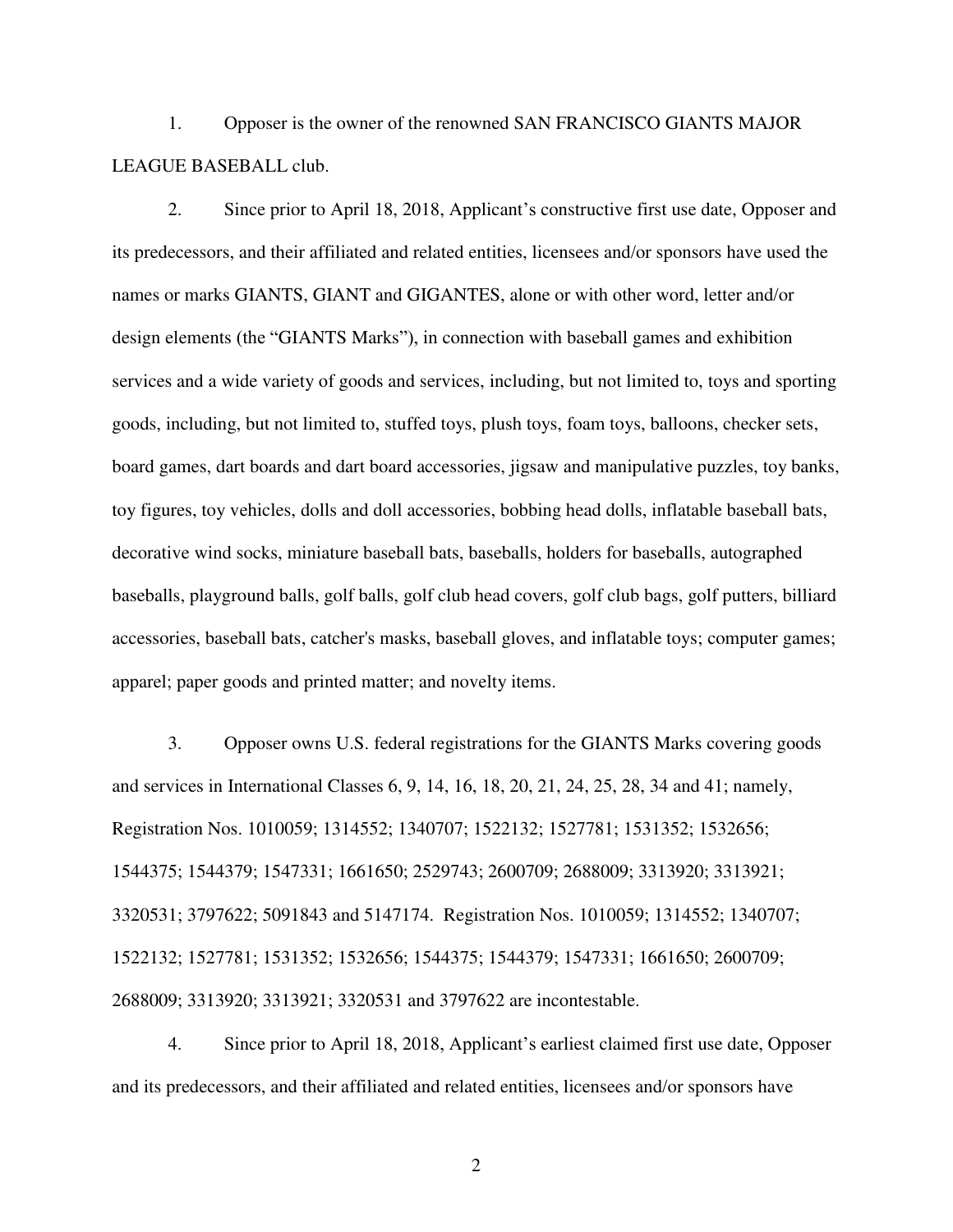promoted and advertised the sale and distribution of goods and services bearing or offered in connection with the GIANTS Marks, including, but not limited to, baseball games and exhibition services and a wide variety of goods and services, including, but not limited to, toys and sporting goods, including, but not limited to, stuffed toys, plush toys, foam toys, balloons, checker sets, board games, dart boards and dart board accessories, jigsaw and manipulative puzzles, toy banks, toy figures, toy vehicles, dolls and doll accessories, bobbing head dolls, inflatable baseball bats, decorative wind socks, miniature baseball bats, baseballs, holders for baseballs, autographed baseballs, playground balls, golf balls, golf club head covers, golf club bags, golf putters, billiard accessories, baseball bats, catcher's masks, baseball gloves, and inflatable toys; computer games; apparel; paper goods and printed matter; and novelty items, and have offered such goods and rendered such services in commerce.

5. As a result of the sales and promotion of goods and services bearing or offered in connection with the GIANTS Marks, Opposer has built up highly valuable goodwill in the GIANTS Marks, and said goodwill has become closely and uniquely identified and associated with Opposer.

6. On April 18, 2018, Applicant filed the Application with the United States Patent and Trademark Office ("USPTO") for Applicant's Mark for "Toys and playthings, namely, parlor games, checkers games, Chinese checkers games, stacking toys, chess games, board games, and equipment sold as a unit for playing a board game or parlor game with pieces; all of the aforementioned goods excluding online games, electronic games, computer games and game software" in International Class 28, based on intent to use.

3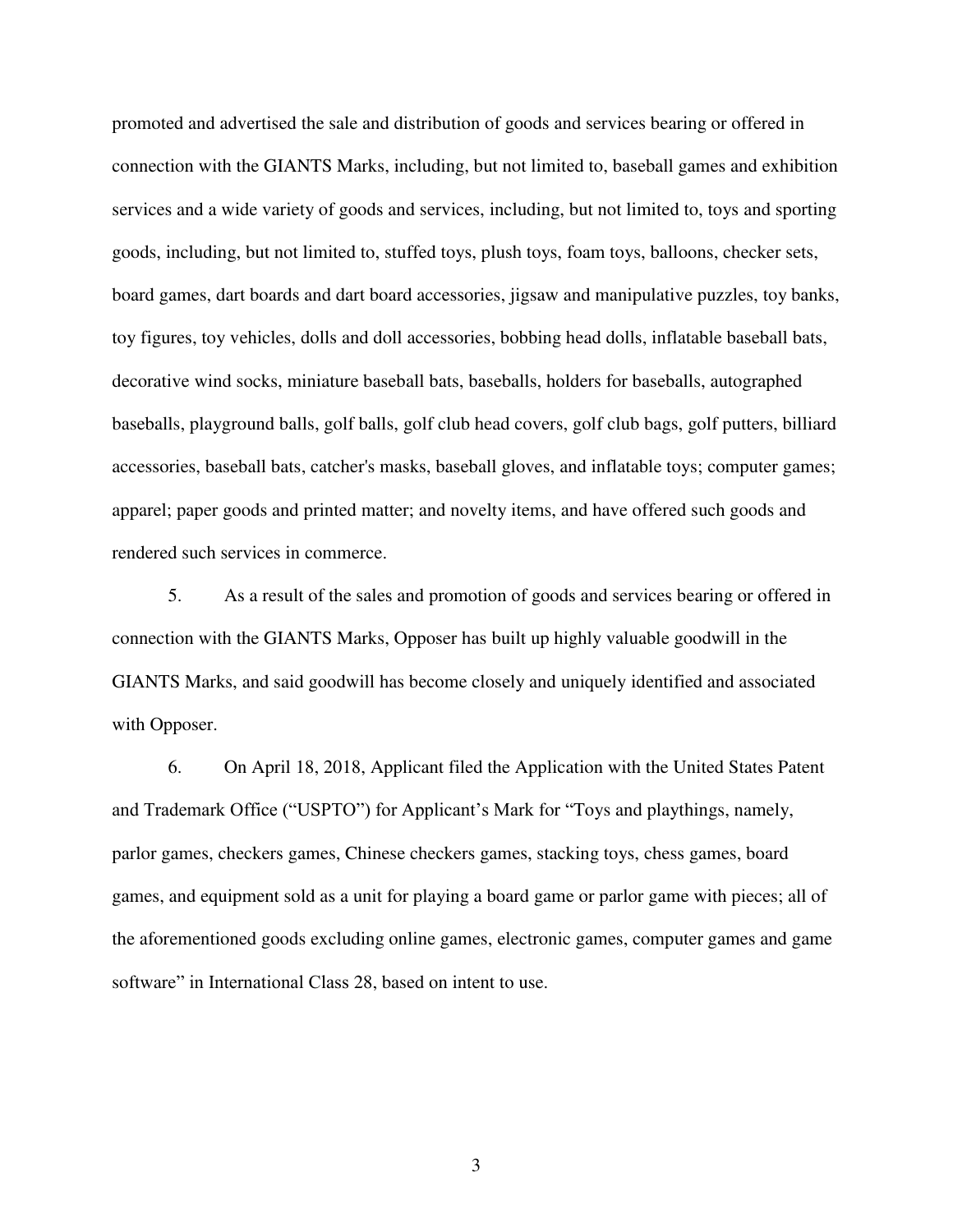7. Upon information and belief, Applicant did not use Applicant's Mark for the goods covered by the Application in United States commerce prior to its constructive first use date of April 18, 2018.

8. Applicant's Mark contains the term GIANT, which is identical to certain of Opposer's GIANTS Marks.

9. Applicant's Mark contains the suffix VILLE, which when combined to form Applicant's Mark, GIANTVILLE, could be understood by Opposer's fans to refer to a real or metaphorical place associated with Opposer and its goods and services.

10. The goods covered by the Application are identical and/or closely related to the goods offered and services rendered by Opposer in connection with Opposer's GIANTS Marks.

11. Applicant's Mark so resembles Opposer's GIANTS Marks, as to be likely, when used in connection with Applicant's goods, to cause confusion, to cause mistake, and to deceive the trade and public, who are likely to believe that Applicant's goods have their origin with Opposer and/or that such goods are approved, endorsed or sponsored by Opposer or associated in some way with Opposer. Opposer would thereby be injured by the granting to Applicant of a certificate of registration for Applicant's Mark.

WHEREFORE, Opposer believes that it will be damaged by registration of Applicant's Mark and requests that the opposition be sustained and said registration be denied.

Please recognize as attorneys for Opposer in this proceeding Mary L. Kevlin, Richard S. Mandel and Jeffrey Chery (members of the bar of the State of New York) and the firm Cowan, Liebowitz & Latman, P.C., 114 West 47th Street, New York, New York 10036.

4